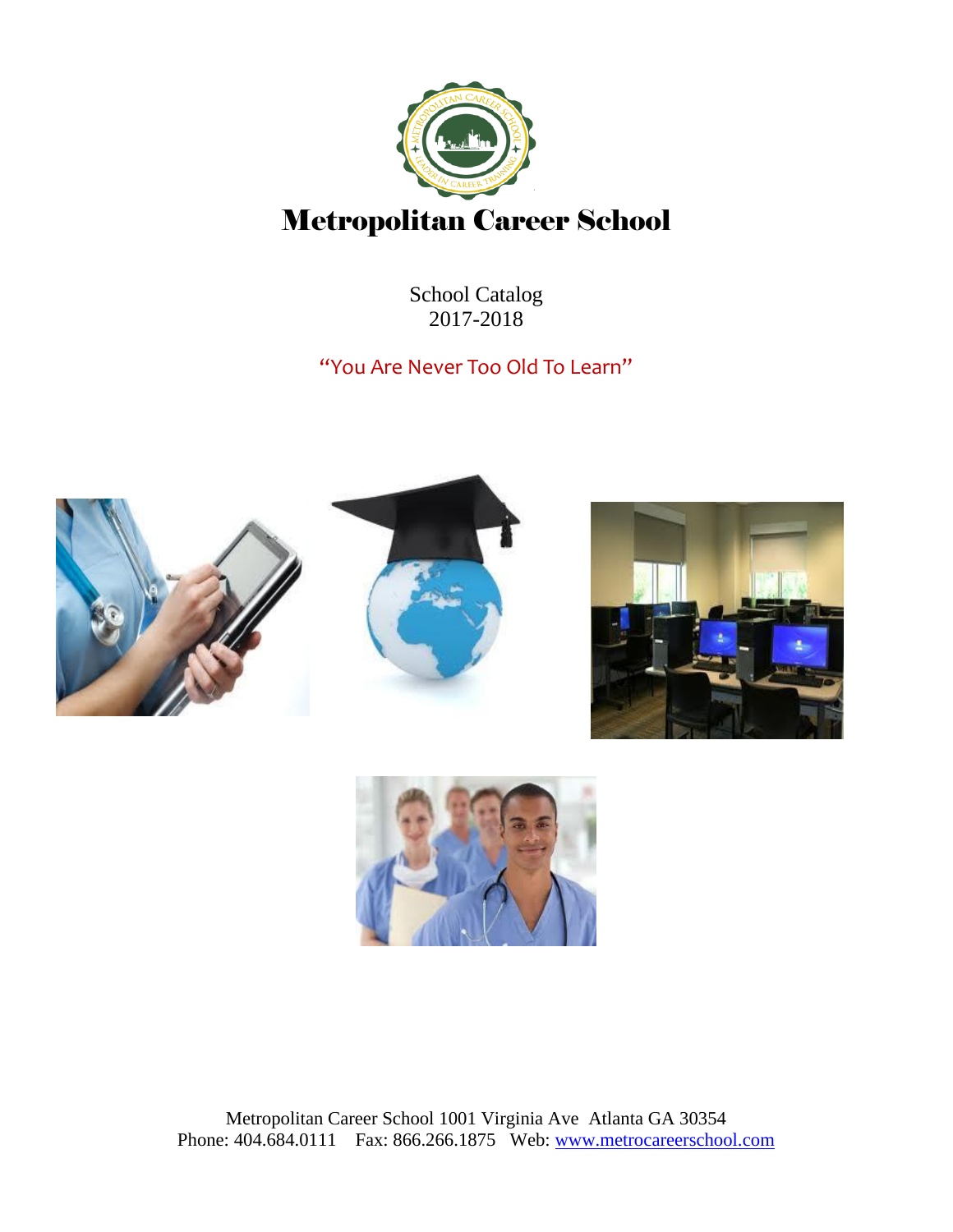### **TABLE OF CONTENTS**

| Mission Statement, Our Goals, Objectives, and Organization Chart                                | $\overline{2}$ |
|-------------------------------------------------------------------------------------------------|----------------|
| Advisory and Governance Committee, Purpose, History and Authorization                           | 3              |
| <b>Description of Facility and Equipment</b>                                                    | $\overline{4}$ |
| <b>Enrollment Agreement, Placement, and Admissions Requirements</b>                             | 5              |
| <b>Transferring Credits, Attendance Policy, and Progress Report</b>                             | 6              |
| Maximum Time Frame, Successful Completion, Make-up Assinments, Academic Prbation, and Dismisals | $\tau$         |
| <b>Emergency Drills, Student Conduct, Dress Code, and Missed Exams</b>                          | 8              |
| <b>Career and Student Services</b>                                                              | $9-10$         |
| <b>Statement of Business Practices/ Advertising Polices</b>                                     | 10             |
| <b>Refund Policy</b>                                                                            | 11             |
| <b>Externship Policy</b>                                                                        | $12 - 13$      |
| Code of Conduct, Behavioral and Grievance Policies and Drug/ Alcohol Abuse and Honor Code       | $13-19$        |
| <b>Metropolitan Career School Programs</b>                                                      | $20 - 27$      |
| <b>Financial Services</b>                                                                       | 28             |
| Schedule of Classes, Equal Employment Opportunity Statement and Office of Diversity             | 29             |
| <b>FERPA and Student Signature Page</b>                                                         | 30             |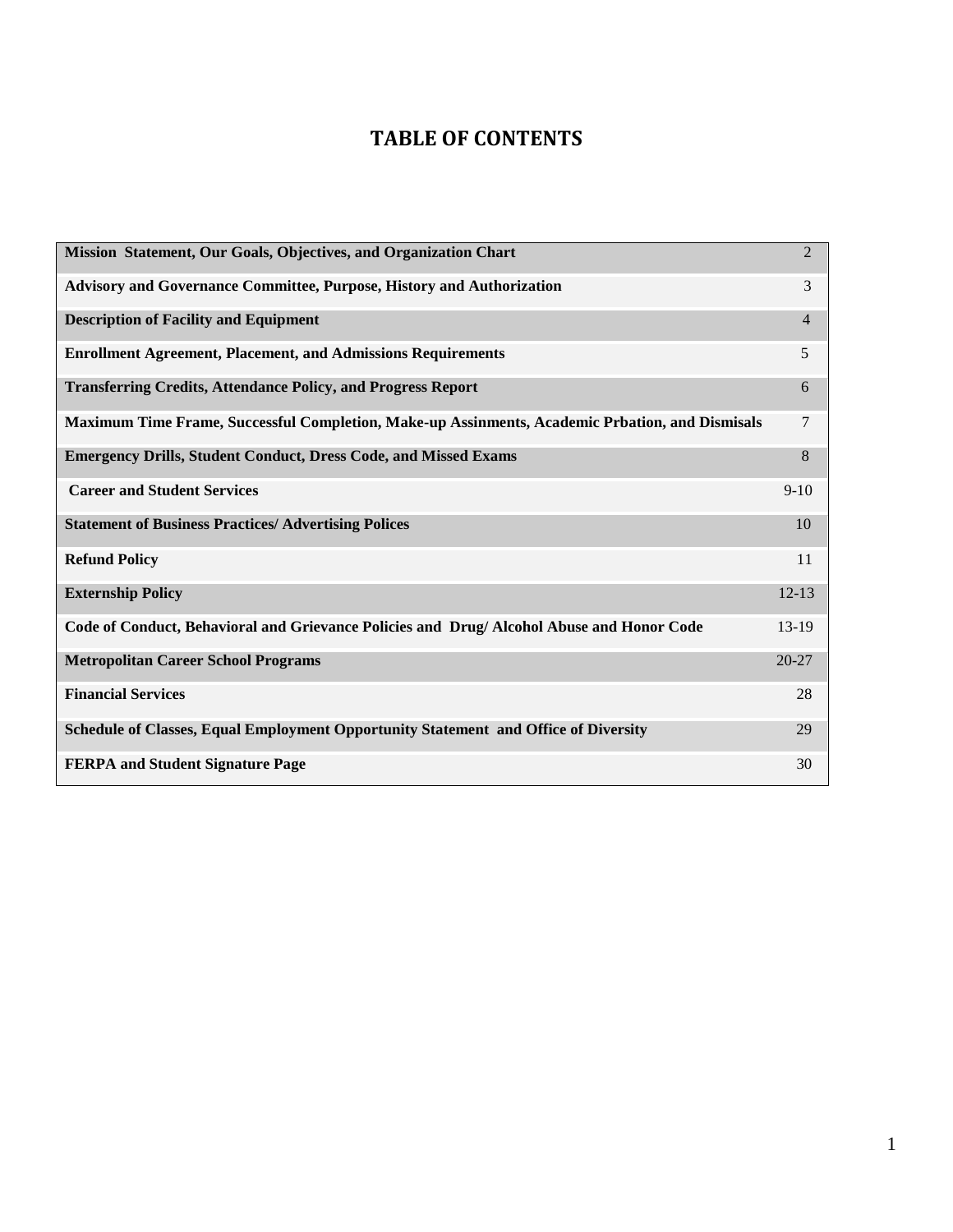#### **Mission Statement**

Metropolitan Career School (MCS) recognizes the value of every student and is guided by our commitment to provide excellence and leadership. We demonstrate this by providing exemplary theory and practical training to individuals interested in a career change, continuing education in the medical field. We assist students through our continuous efforts in improving their personal and professional growth by strengthening our relationships with universities, colleges, hospitals, medical institutes and the community. Our mission prepares to maintain a presence of quality and continuing growth.

#### **Our Goals and Objectives**

Metropolitan Career School will ensure access to academic excellence and educational opportunities for all students through:

- A commitment to apply knowledge of the important economic, psychological, environmental, social, and cultural factors that contribute to health, illness and injury when treating patients
- A commitment to utilize the knowledge of the epidemiology of common maladies within a defined population, and systematic approaches that reduce the incidence and prevalence of those maladies
- A commitment to know the various approaches to organizing, financing, and delivering health care
- A commitment to recognize and collaborate with other health care disciplines and specialties that contribute to the health of communities and populations
- The ability to identify factors that place individuals at risk for disease or injury, selecting appropriate tests for detecting patients at risk for specific diseases as well as determining strategies for appropriate responses.
- The ability to collect, process, and apply biomedical information for solving problems and making decisions that are relevant to the care of individuals and populations

In meeting these goals and objectives the Institute will hold itself accountable to the target population for the effective and efficient use of available resources.



#### **ORGANIZATION CHART**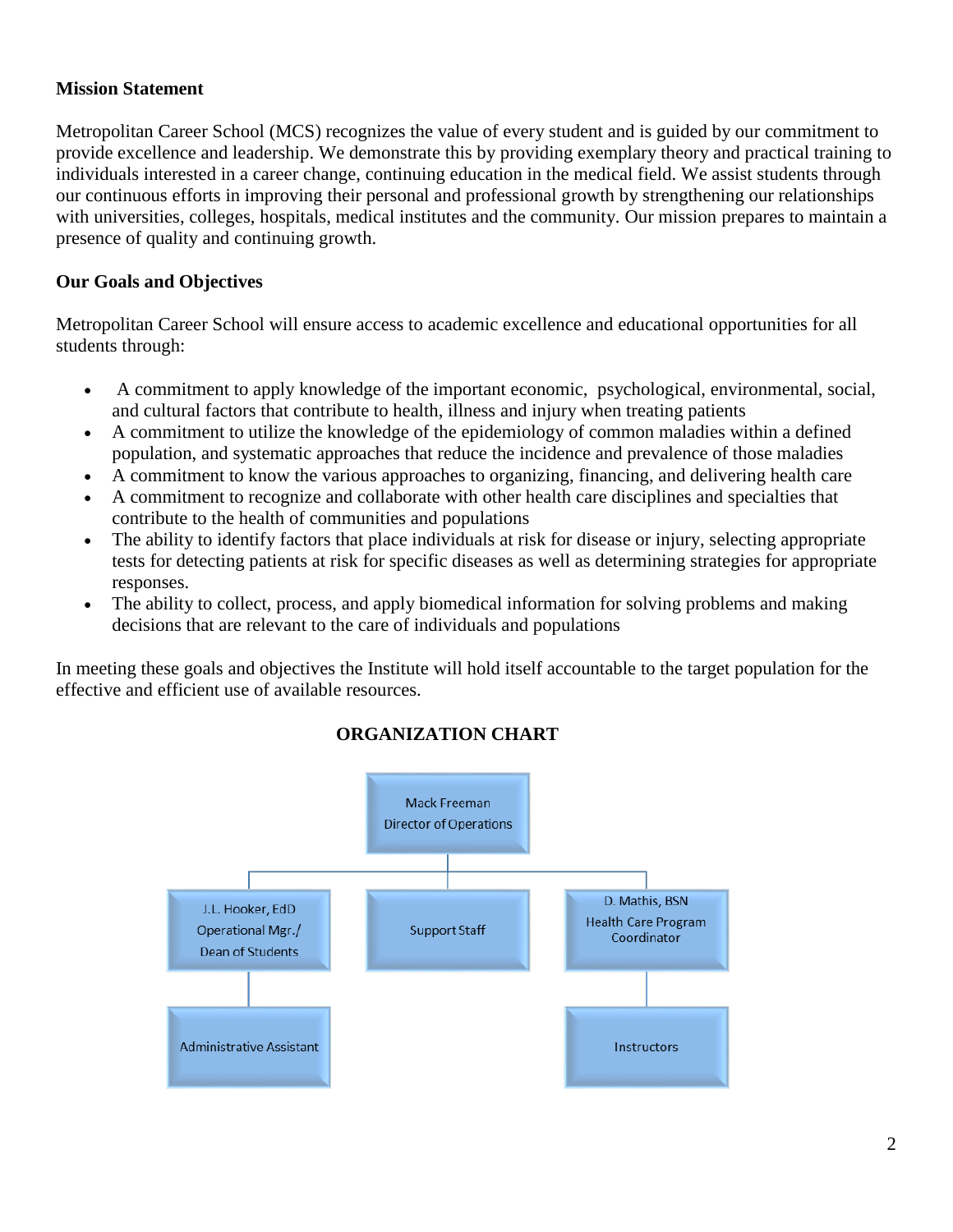#### **Advisory and Governance Committee**

**Mack Freeman, BSPN** – AHI Program Director

**J. L. Hooker, EdD** – Student Service Advisor, and Board Secretary

**D. Mathis, BSN** – Program Coordinator

**\****Instructors and board members are subject to change without notice.*

#### **Purpose of Metropolitan Career School**

MCS is a special purpose institution. The purpose is to provide appropriate health related education for patient focused care in cross training of competent medical personnel in today's health industry of managed care. MCS strives to prepare students by professional instruction in a professional environment, therefore, enabling the students to become proficient in their chosen field. This will prepare a student to become productive, employable and a positive asset to the community and employer. Our credence is based on the simple fact, every human being is deserving of proper quality health care.

#### **History**

Metropolitan Career School was started by a group of educators with the purpose of changing lives, minds, social and financial situations within the community and the nation as a whole. New Life Academy was the former name of the institution; however, the need to add a technical component to the training structure was inevitable. The founders then changed the name to Metropolitan Career School to keep up with the ongoing changes and technological advances.

When enrolling at Metropolitan Career School, students can be confident that they will graduate with the knowledge that will enable them to join a long-standing tradition of excellence in the medical career field.

Metropolitan Career School has made a conscious effort to continuously improve and reevaluate its programs, curricula, facilities, and staff so that students of every era can receive the very best that MCS as well as the surrounding area has to offer.

#### **Authorization**

The Non-Public Post Secondary Education Commission authorized Metropolitan Career School. This authorization must be renewed each year and is based on an evaluation by minimum standards concerning quality of education, ethical business practices, health and safety and fiscal responsibility.

The Georgia Department of Community Health has Authority over Metropolitan Career School Nurse Aide Program.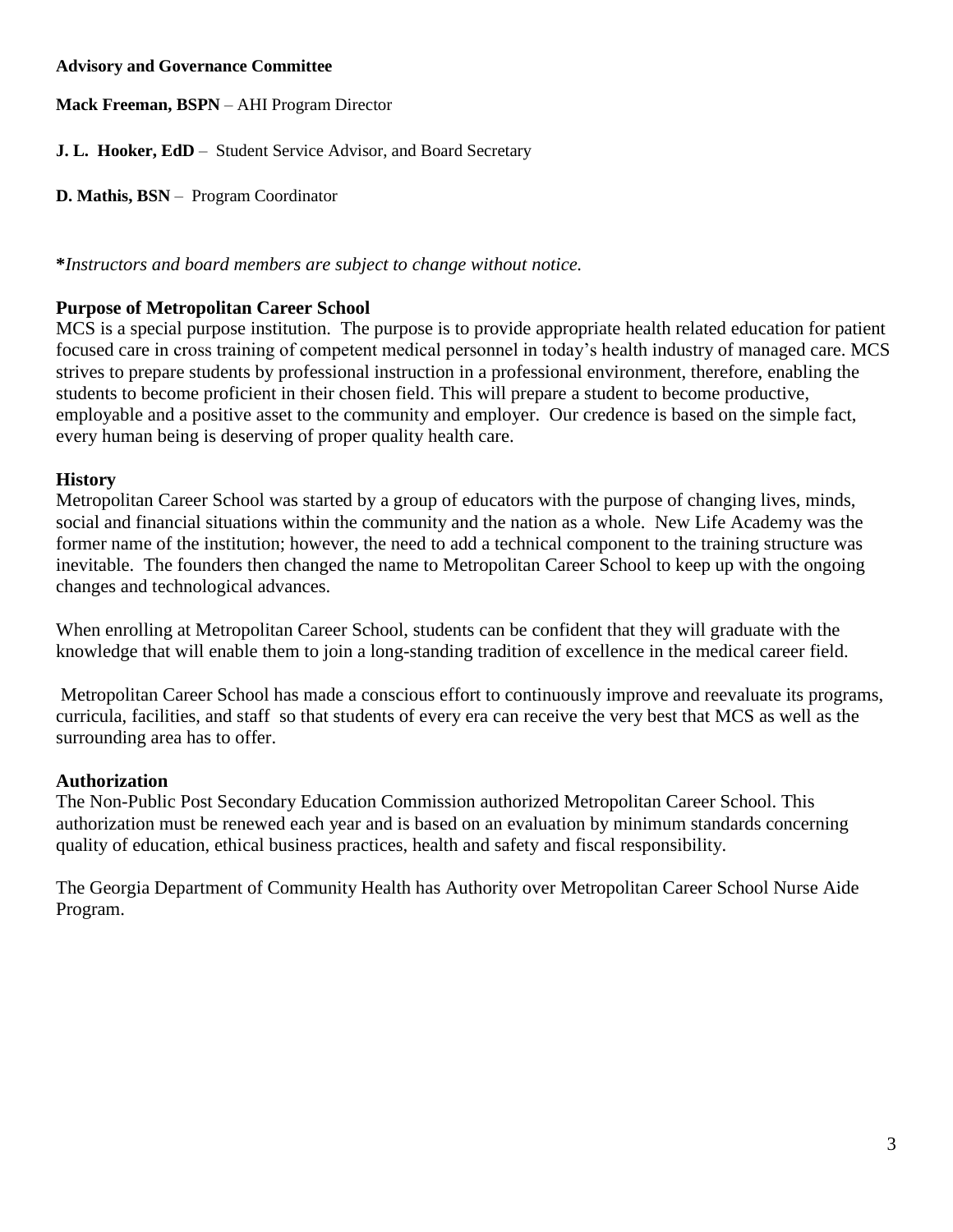#### **Description of Facility and Equipment**

The Institute is located at 1001 Virginia Avenue SW Atlanta, GA 30354. Courses will be delivered on campus of Metropolitan Career School and customer facilities to include, but not limited to Hospitals, Schools, Churches, Libraries, etc…and a combination of Internet and on-ground course structure.

The Institute consists of approximately 1,800 square feet for the training site consisting of classroom, administrative, supply and media space.

Sufficient equipment, visual aids, and materials are on campus to support the delivery of curriculum.

The Institute contains classrooms, the larger of which will accommodate over twenty-five students; the smaller room will accommodate 20 students. There is a lab equipped for phlebotomy, EKG and training as well as other medical equipment represented in a Physicians office. The CNA lab is set up to represent a nursing home room setting equipped with all the training equipment for the success of a Certified Nursing Assistant, CPR lab training room and a Processing Lab.

The Institute has doors that are locked by six p.m. to further protect the Institute. There is ample parking for students at no cost. The building has access available for the physically challenged and handicap parking.

The Institute is centrally located to apartment complexes, private homes, and banking, all with access to public transportation.

#### **Welcome Message**

Dear Future MCS Graduate,

Congratulations on your decision to enroll in the Metropolitan Career School Program. You have taken an

important first step toward success, and I am proud to welcome you to our student body.

This Student Catalog features general information about your MCS experience, and details on achieving

your goal of a Career Diploma.

I wish you the best of luck with your studies, and I look forward

to awarding you your Career Diploma!

Mack Freeman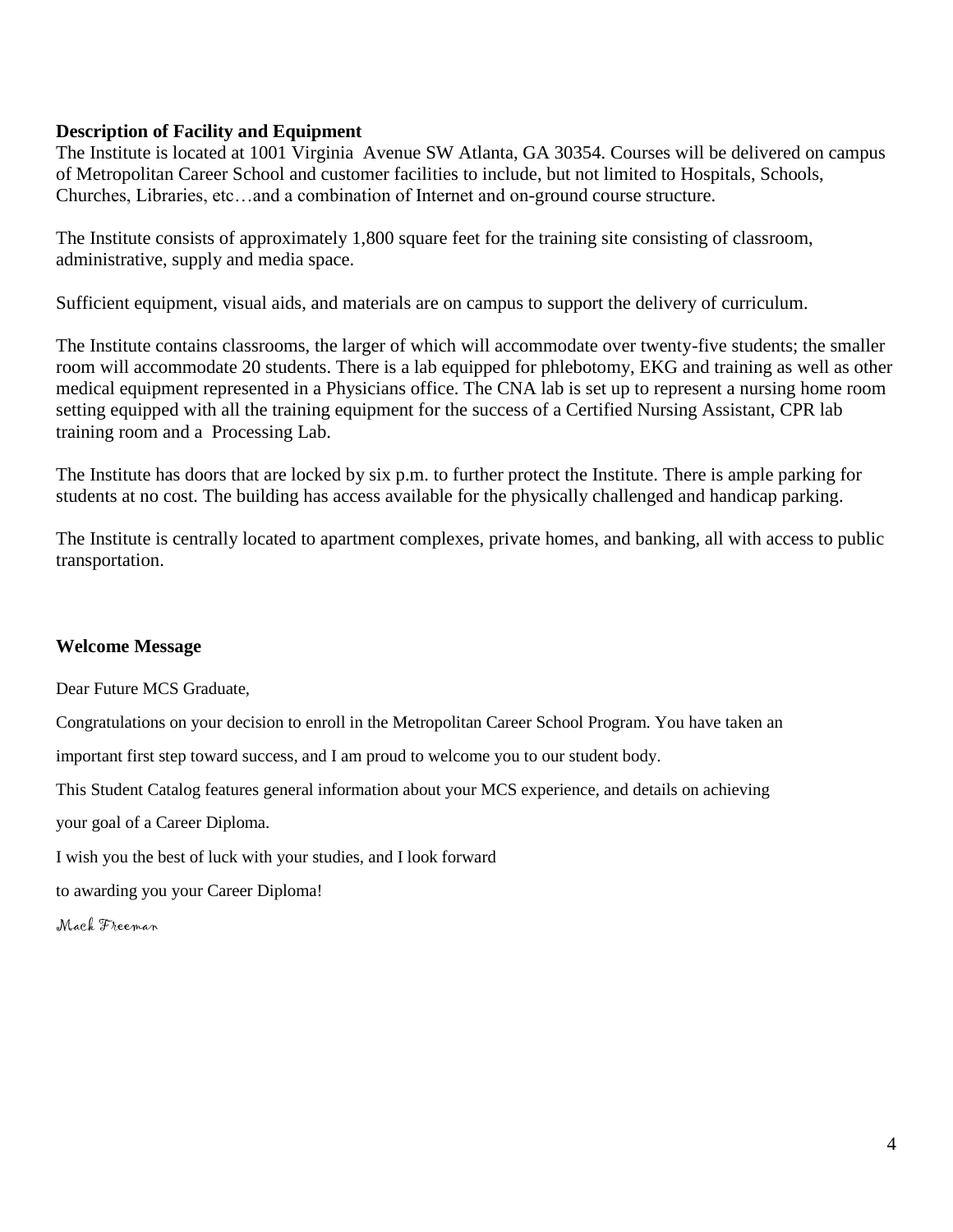#### **Enrollment Agreement**

- Students enroll into MCS by entering into an agreement with the school. This Agreement explains the terms of enrollment and the Refund Policy. This catalog and any addendum to it are part of the enrollment agreement. Any student who has taken a course at MCS, and who received a copy of this catalog at the time of enrollment is legally bound to the official Refund Policy stated below, with or without a signed Enrollment Agreement.
- Students who wish to withdraw from the program must either complete a Student Withdrawal/Completion Form or Send a Certified Letter notifying MCS of withdrawal.
- MCS will make every effort to assist in employment of its graduates. The Institution upon does not guarantee employment upon completion of the program.
- Tuition is due upon signing the enrollment agreement and payable prior to Release. Students not completing his/her program in the duration determined on the Program Agreement may be terminated unless other arrangements are made with the school official.
- The school official will withdraw a student if the student is absent for three days. The official withdrawal date is 7 days from the last date of academic related activity.

#### **Placement**

While MCS is not a placement agency, we do provide ongoing employment assistance to our students.

#### **Admissions Requirements**

- A. Students may visit our facility, inspect our equipment and are encouraged to ask questions during regular office hours, which are Monday-Saturday 8:00am- 5:00pm
- B. Students must submit proof of a high school diploma or GED, copy of Drivers License or Identification, pass interview with MCS staff member, and successfully complete admissions testing.
- C. Students must provide two written references prior to the first day of class.
- D. Each student will receive a catalog after the tour of MCS.
- E. Students must complete the Enrollment Agreement form and pay \$100 application fee (applied to tuition) to be considered enrolled.
- F. Students are encouraged to ask questions prior to enrollment.
- G. Background Check, Drug Screen, TB screen, for all allied health programs.
- H. Students must be at least 18 years of age and possess a GED or High School diploma or show proof of enrollment in a High School Completion program in order to enter the program.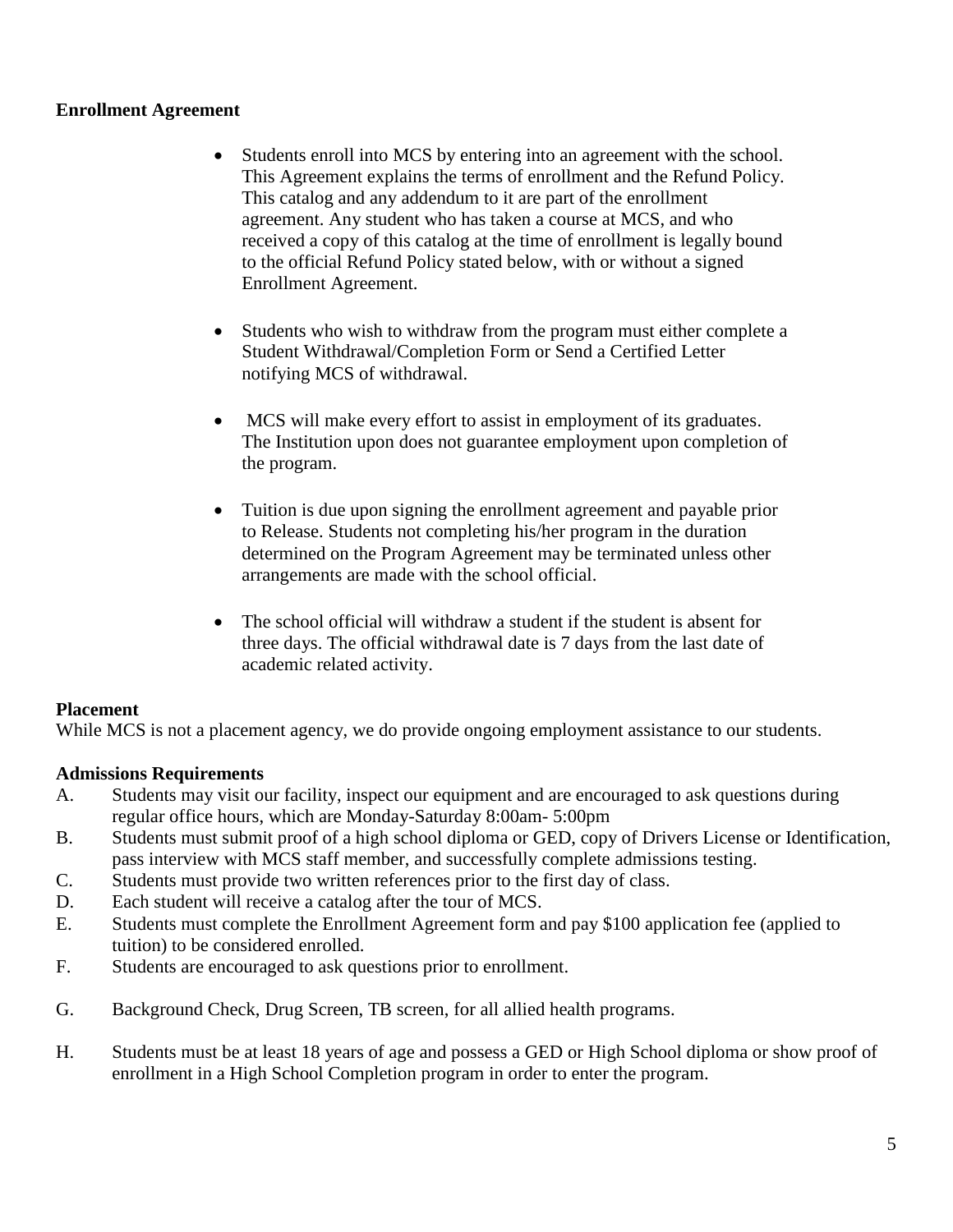#### **Transferring Credits and Credit for Prior Education and/or Experience**

The program you are enrolling in is not for college credit therefore accreditation is not needed by this institution however this school is authorized by GNPEC for the allied health programs and GMCF for the Nurse Aide Program. It is highly recommended that students familiarize themselves with the transfer of credit policy of MCS and other educational institutions prior to executing an enrollment contract or agreement. All students will be evaluated to determine if prior education and/or experience will be granted.

#### **Re-admission**

Each student is admitted and evaluated on an individual basis. The student may be re-admitted by an instructor or academy designee as the situation warrants. Extenuating circumstances will always be taken into consideration.

#### **Attendance and Tardiness Policy**

All students are *strongly* encouraged to attend all classes promptly. The Non-Public Post Secondary Education Commissioners requires that students must attend 80% of all classes. MCS requires all students to attend 100% of clinical hours prior to receiving a certificate of completion. Students should notify MCS and Clinical site (while in clinical) if absences or tardiness is anticipated. A student who misses more than three days shall be considered to have excessive absences, and shall be subject to Dismissal. Individual instructors may establish more stringent and specific attendance expectations.

Students that are 15 minutes late for class is considered tardy, if more than 15 minutes late student will be considered absent. Make up work will be at the instructor's approval only and there may be an hourly charge for reteaching as scheduled.

#### **Progress Reports**

Progress reports are issued at the mid-term of each program and a copy is given to the student. If the student is not making satisfactory progress, a warning notice will be issued. Should the student need any remedial assistance, it is suggested that the student consult with the instructor. The progress reports are reviewed and signed by the student, the instructor and the administrator.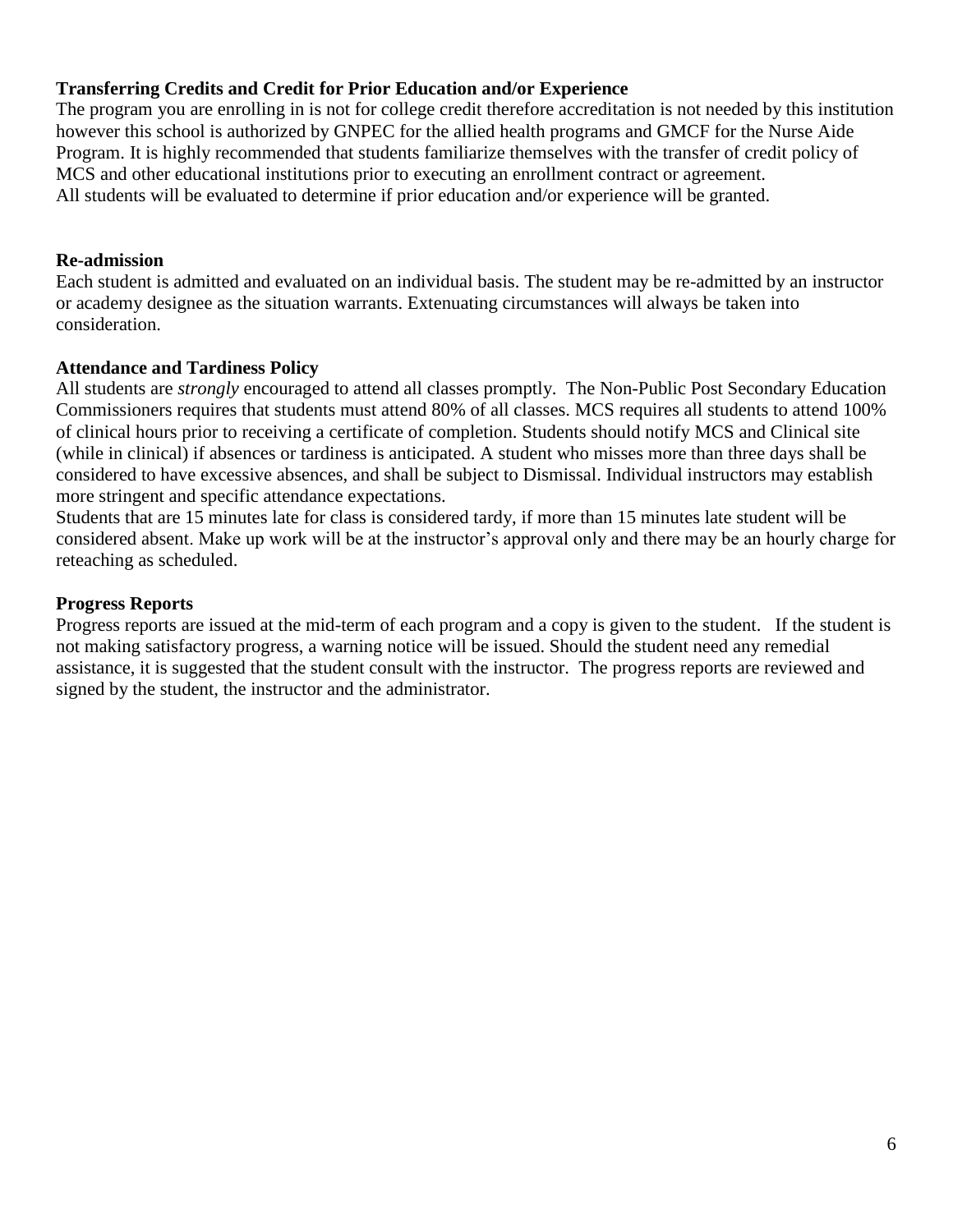#### **Maximum Time Frame**

Students enrolled at MCS must complete their studies within certain time limits to be eligible for a Certificate of Completion.

**Note**: Each program/course may vary in length depending on which course it is. Observed holidays may cause program completion dates to vary.

| <b>PROGRAM</b>                                       | <b>NORMAL TIME FRAME</b> | <b>MAXIMUM TIME FRAME</b> |
|------------------------------------------------------|--------------------------|---------------------------|
| <b>MEDICAL ASSISTANT</b>                             | 24WEEKS                  | 35 WEEKS                  |
| <b>ELECTRONIC HEALTH RECORD</b><br><b>SPECIALIST</b> | 12 WEEKS                 | 15 WEEKS                  |
| PATIENT CARE TECHNICIAN                              | 12 WEEKS                 | 15 WEEKS                  |

#### **Successful Course Completion**

In order to graduate from any program of study, a minimum ongoing GPA of 2.0 is required. Each student must achieve a minimum cumulative GPA at each evaluation point above. A student whose cumulative GPA is below 2.0 at the 1 month evaluation point will be placed on probation. Students whose GPA is below 2.0 at midterm evaluation will be dismissed. A student who has been dismissed owing to a failure to maintain minimum academic standards may appeal the dismissal. See section on Appealing Dismissal.

#### **Make-up Assignments**

It is at the instructor's discretion to allow students to make up missed assignments. The student must make arrangements with the instructor to make up the missed assignment to improve his/her grade prior to the instructor issuing a final grade to the Campus Director.

#### **Academic Probation**

If at the end of an evaluation term a student fails to maintain a cumulative GPA of a 2.0 or fails to meet the Satisfactory Academic Progress requirement, the student may be placed on academic probation or offered an exam rewrite. A student may be allowed to continue on until the next evaluation if after a review of the student's progress, the consensus of the senior instructional staff is that there is a likelihood of the student achieving at the required level for success.

The student must achieve a GPA of a 2.0 before being placed on the Work Practicum Externship. When a student on academic probation, meets the minimum standards of Satisfactory Academic Progress, he or she will be removed from academic probation and will be deemed a "regular" student.

#### **Dismissals**

While on probation, if a student fails to maintain a 2.0 GPA after any evaluation, the student will be terminated. Any refund is subject to the Refund Policy.

#### **Appealing Dismissal**

Due to unsatisfactory academic progress, a dismissed student has the right to an appeal. The student must submit a letter of appeal to the Campus Director. The Campus Director will meet with the instructor(s) to consider reinstatement. It is at the sole discretion of MCS to decide if a student will be reinstated. A student who has been reinstated will be placed on probation under the same probationary conditions stated above. Dismissed students who have been reinstated may not be eligible for federal financial aid.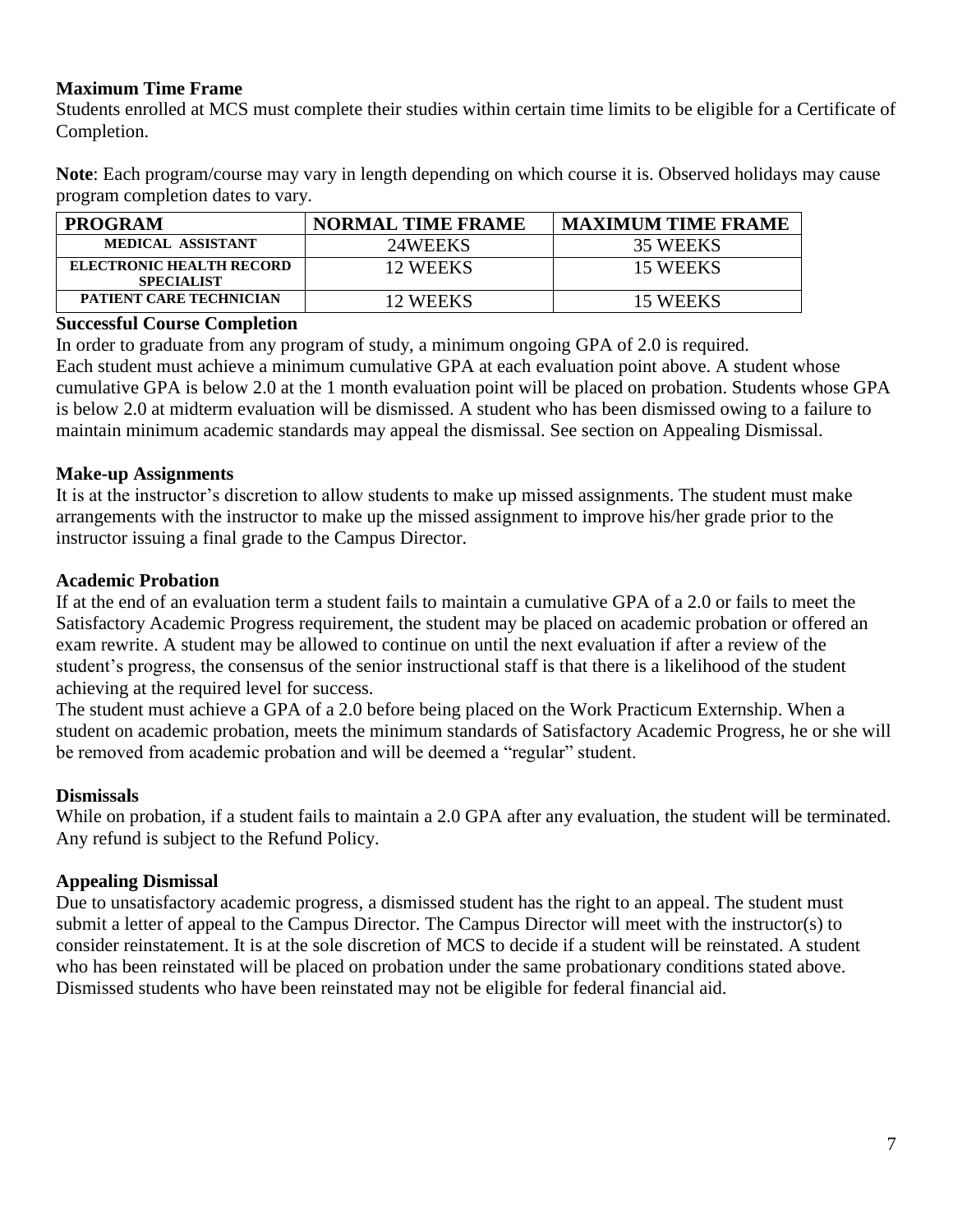#### **Emergency Drills and Evacuation**

Fire drills are required and held periodically. Fire extinguishers are located throughout the building, and fire exits are clearly marked above the doors. Severe weather is rare; however, when severe weather is in the area, you will be instructed by Faculty or management regarding the action to be taken while on the premises. In the case of a tornado warning, move as quickly as possible to an inside classroom with no windows or, to the middle of a room or hallway. Do NOT leave the building until instructed to do so. The Director or Faculty will direct you accordingly. An exit plan is posted in every classroom. Please be familiar with the evacuation plan.

#### **Student Conduct**

The student must conduct him or herself in a professional manner at all times, including dress. Adverse behavior, which includes, but is not limited to: violation of Patient Rights, unfavorable notoriety, use and/or possess any mind-altering substances, gross/outrageous misconduct, disrespect toward instructor/administrator/owner/peers/, insubordination, profanity, violence of any kind or threats of violence, carrying dangerous weapons, (guns, knives, bombs etc.) chronic tardiness, chronic absenteeism, destruction of anything or anyone connected to the school, gambling, unfavorable attitude, vulgar and/or suggestive body language/ signs, and disobeying any school rule and/or regulation, may be grounds for **immediate dismissal.** Any adverse behavior could result in a Warning/Notice and/or termination from the school.

#### **Dress Code**

Fingernails should be no longer than ¼ inch and free of outrageous polish. No artificial nails allowed. Jewelry should be kept to a minimum. Post earrings, a watch and a wedding band are acceptable. No nose, tongue, eyebrow or facial piercings are allowed. Hair should be clean, neat and off the collar. No bizarre hairstyles, colors or ornaments are allowed.

Uniforms are to be clean and pressed at all times in classroom and clinical areas. Students are required to wear uniforms for all medical programs. Full uniform includes: matching top and bottom, lab coat, non-skid closed toe white shoes and name tag.

#### **Cheating or Plagiorism**

Cheating is submission of someone else's work, submission of answers obtained through inappropriate measures, or providing answers to another student. Plagiarism is dishonestly using another person's ideas or finished work as your own without giving credit for the source. It includes copying or paraphrasing something and using it as if you had done the work yourself. If suspected disciplinary action can be applied up to and including termination of the student's enrollment.

#### **Missed Exams**

If a student is absent for the exam, a valid excuse must be given prior to retaking an examination or a zero will be given. Valid excuses are sickness, personal injury, immediate family member sick or death, court, doctor's appointment, etc. All excused absences must be signed and dated on letter head from the providing agency.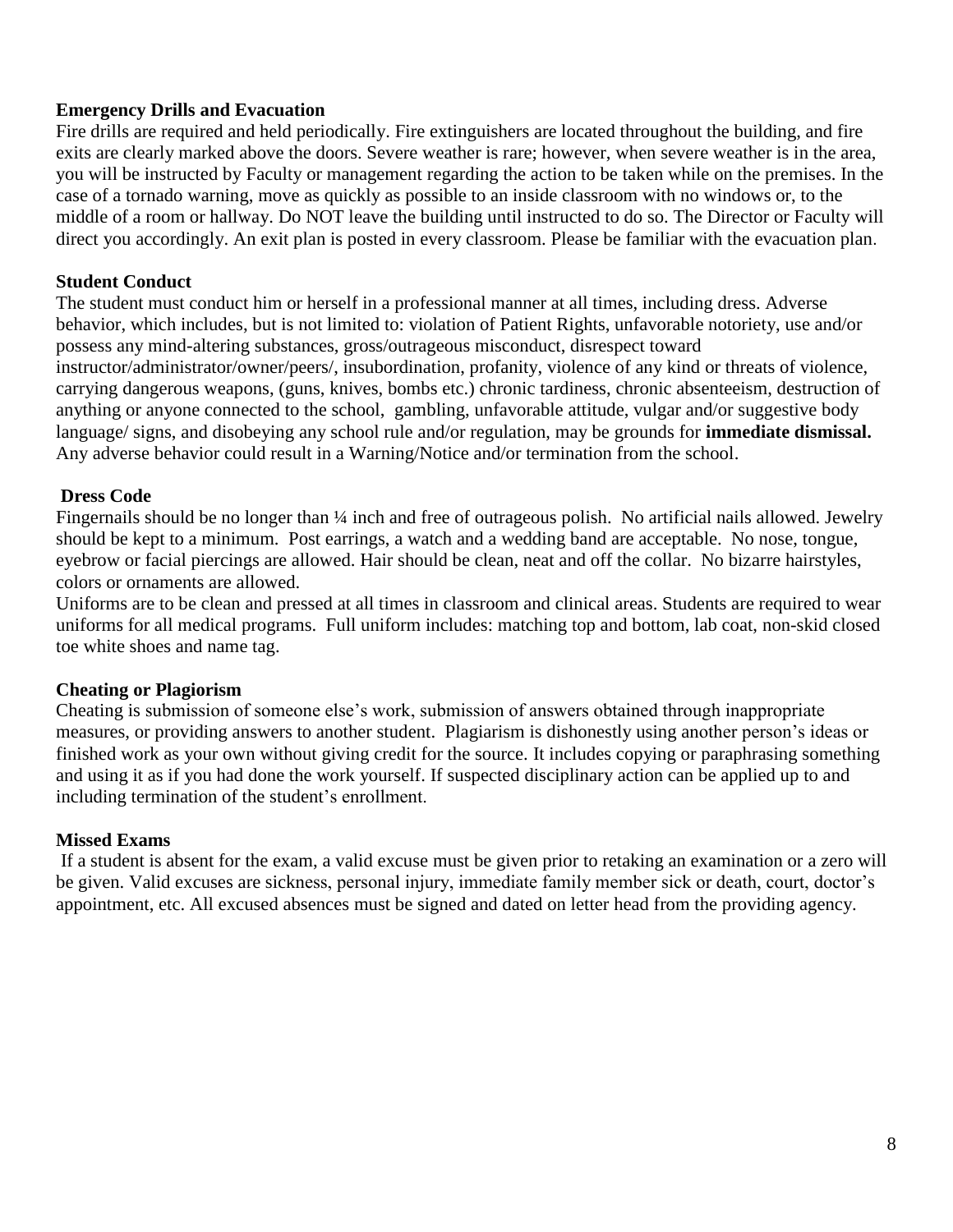### **Career and Student Services**

MCS provides students with one-on-one tutoring services, a cohesive, kinaesthetic learning environment and professional development classes.

#### **Certificate of Completion or Diploma**

Each student will receive a Certificate of Completion or diploma after successful fulfillment of all program requirements, including clinical site hours or sticks. Students must demonstrate passing grades in academics and clinical skills. All fees must be paid in full prior to certificates being issued.

#### **Warning Notices**

Warning Notices are issued according to the violation. If the student is **warned, he/she may be terminated, if the violation continues.**

#### **Students with Learning and Physical Disabilities**

MCS complies fully with section 504 of the 1973 Vocational Rehabilitation Act and the Americans with Disability Act. Moreover, the Institute is committed to making all program services and Institute activities accessible to all students.

Students with Disabilities, who require special assistance for registration, class attendance, or parking, should contact the Director.

#### **Library Resources and Media Center**

The library is a virtual library of online resources contained within the Student Resource Center. The center is open Monday through Friday during posted hours. The Student Resource Center offers on-line access to hundreds of periodicals through various resource search systems. A selection of printed materials and resource books are also available. Please contact the Administrative Office for assistance and training with research tools.

#### **Testing Services**

MCS is an authorized testing center to proctor National and State examinations on site to better serve its students and surrounding schools.

#### **Academic Advising**

Academic advising is available to applicants and students who are unsure of a career path. The process entails the following steps: Assessment of Goals, Previous Knowledge, Assessment of Employment Skills and Work Force Statistics.

Students are issued a Warning Notice when their grade point average falls within a 70-75% range. Students with a consistent grade point average that is below a 70% grade point average will be dismissed. Some courses and subjects may require higher scores at the discretion of the Instructor or Director.

#### **Grading Scale**

| $A = 90-100$   | $WP = Without$ Passing    | $l = Incomplete$             |
|----------------|---------------------------|------------------------------|
| $B = 80-89$    | $WF = Without$ Theorem WF | $EX = Exempt by Examination$ |
| $C = 70-79$    | $HW = Hardship Without$   | $P = Pass$                   |
| $F = Below 70$ | $IP = In Progress$        | $TR = Transfer Credit$       |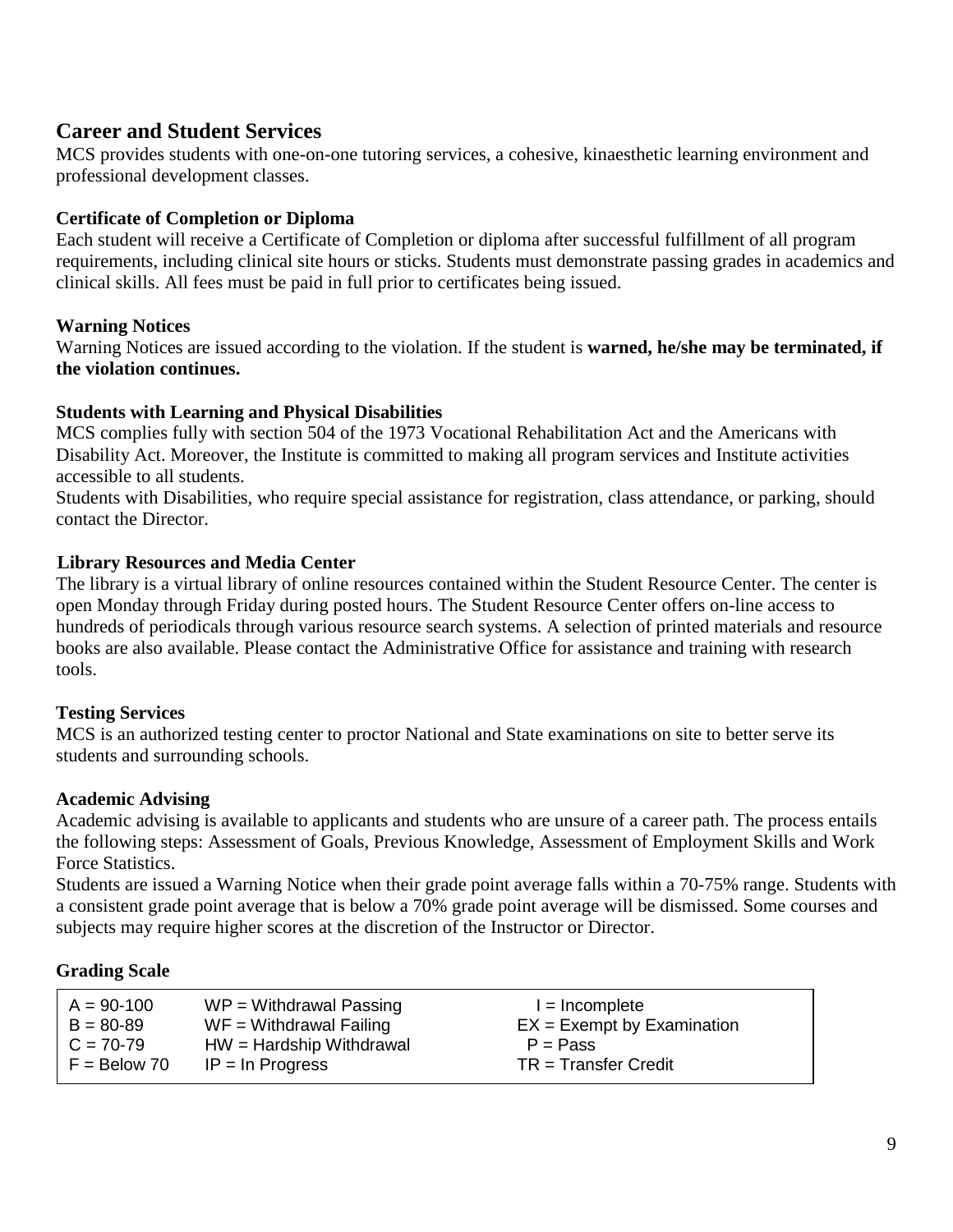#### **Books and Student Materials**

Books and other additional materials are required for each course. Additional materials such as pens, notebook paper, binders, organizers and other such items are the student's responsibility. Students who lose course materials will be charged an additional fee for replacement.

#### **Remedial Courses**

MCS currently offers remedial classes for students needing extra help they are held once per week. Students must make an appointment with the Director for registration.

#### **Employment Services**

MCS aims to provide quality services and programs specifically designed to facilitate the career development process for its students. This process teaches skills in self-assessment, career exploration, action planning and strategic implementation. These skills, paired with critical thinking will prepare certified graduates for a lifetime of career decision-making and job searching skills.

We seek to develop, sustain and nurture relationships with students and employers. These meaningful partnerships are designed to empower our students as they strive for career success. At the successful completion of a certification program, students have the opportunity to meet with the Career/Placement Services Coordinator to target potential job opportunities. Metropolitan Career School will provide to each student two hours of career consultation, which includes resume preparation, interviewing skills, information on how to effectively search for jobs, etc. Students are also provided with a listing of hiring companies. Additional workshops and job fairs may be conducted on the school's premises. The institution does not guarantee salaries or employment opportunities for students or graduates.

#### **Statement of Business Practices/Advertising Policies**

The majority of students will obtain the school's name and telephone number from the internet search listings of authorized/approved schools for delivery of certification courses.

The second largest number of students is referred to the school from industry organizations, past graduates and currently employed industry trained individuals.

The next largest number of students is obtained from corporate referrals as a result of direct contact by school staff/faculty and related company employees.

Advertising will be placed in industry related association/medical magazines and Georgia newspaper and on the web.

Note: **It is our policy to limit advertising in general public magazines. Our target market are currently employed professionals wishing/needing to obtain certification in their or related fields to maintain or advance in their field of expertise**.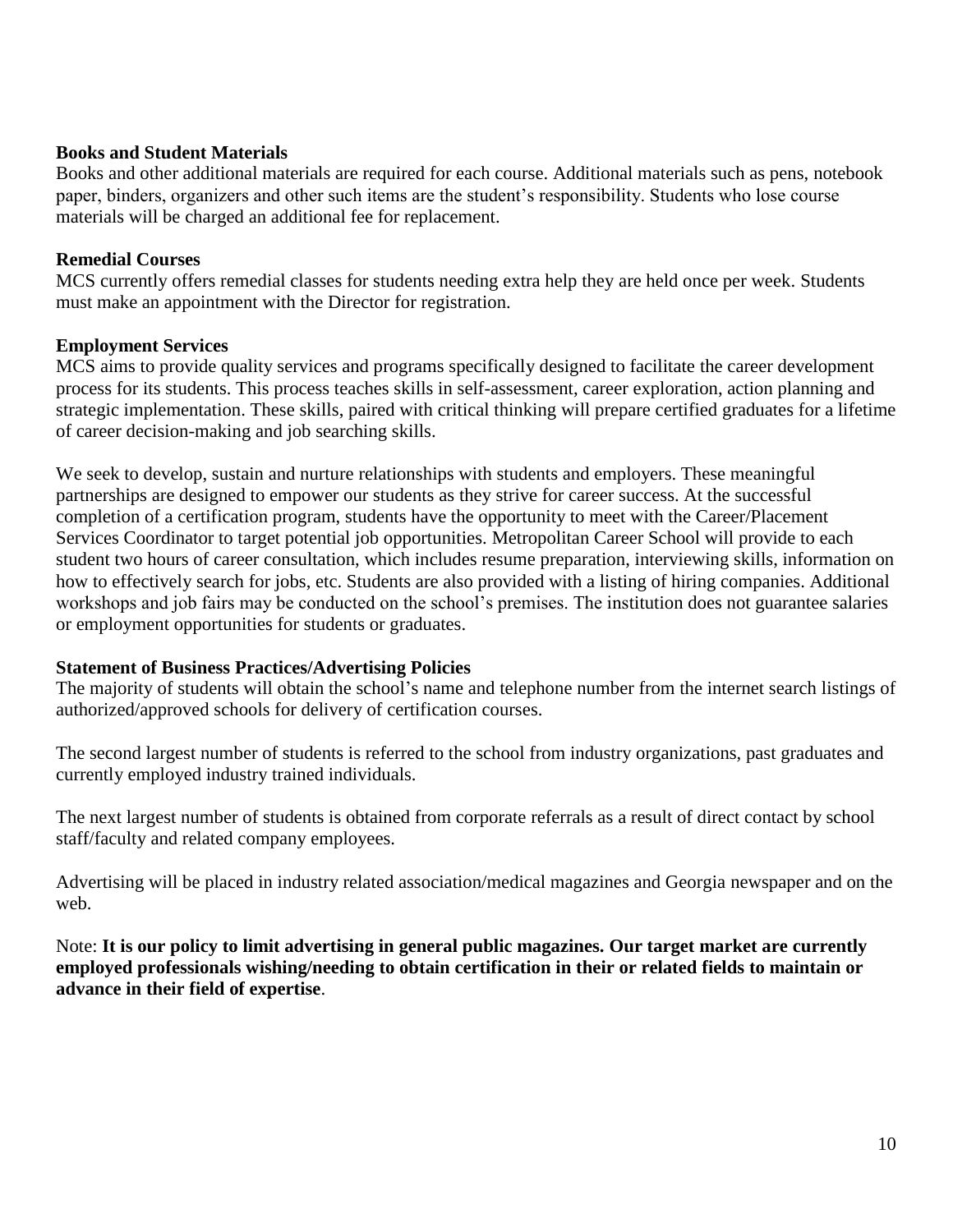#### **CANCELLATION REFUND POLICY**

An applicant rejected by the school is entitled to a refund of all monies paid.

The application fee and other stated non-refundable fees are not eligible for refunds. Students requesting a refund must submit a written request signed and dated to the Program Director by mail, walk-in or fax. A student will receive a full refund if they cancel their contact with MCS within three (3) business days of

signing the enrollment agreement/contract.

#### **Withdrawal Procedure:**

A *Registration Fee of \$100 + Technology Fee of \$100 are nonrefundable. Any amount owed is due within 30 days of cancellation. No refunds made after 50% of completed lessons or enrollment. All students must complete program within 12 months of enrollment or re-enroll as a new student if accepted by the MCS*

B. If special circumstances arise, a student may request, in writing, a leave of absence, which should include the date the student anticipates the leave beginning and ending. The withdrawal date will be the date the student is scheduled to return to from the leave of absence but fails to do so.

C. A student will be determined to be withdrawn from the institution if the student misses seven consecutive instructional days and all of the days are unexcused. All refunds must be submitted within 30 days of the determination of the withdrawal date.

Refunds are determined based on the proration of tuition and percentage of program completed at withdrawal, up until 50% of the program.

During the first (1st) week of class any drops or withdrawals processed by the student will result in 100% adjustment of the tuition charges and any money paid by the student will be refunded. The institution will consider a partial week as a whole when determining the number of weeks attended or completed by the student. After the first week and throughout fifty percent (50%) of the training period and financial obligation, the tuition charges will not exceed a prorata of the tuition portion for the periods completed. After fifty percent (50%) of the period of financial obligation is completed, the institution can retain the full tuition charges.

### **EXAMPLE:**

*Tuition for the Period = \$4,200.00 At \$350 per week Number of Weeks Student Attended 5 weeks Number of Weeks Financially Obligated 12 weeks*

5 weeks attended  $\frac{12}{12}$  weeks obligated = 40%

*Prorated Portion Completed (40%) Student Owes \$1750.00*

11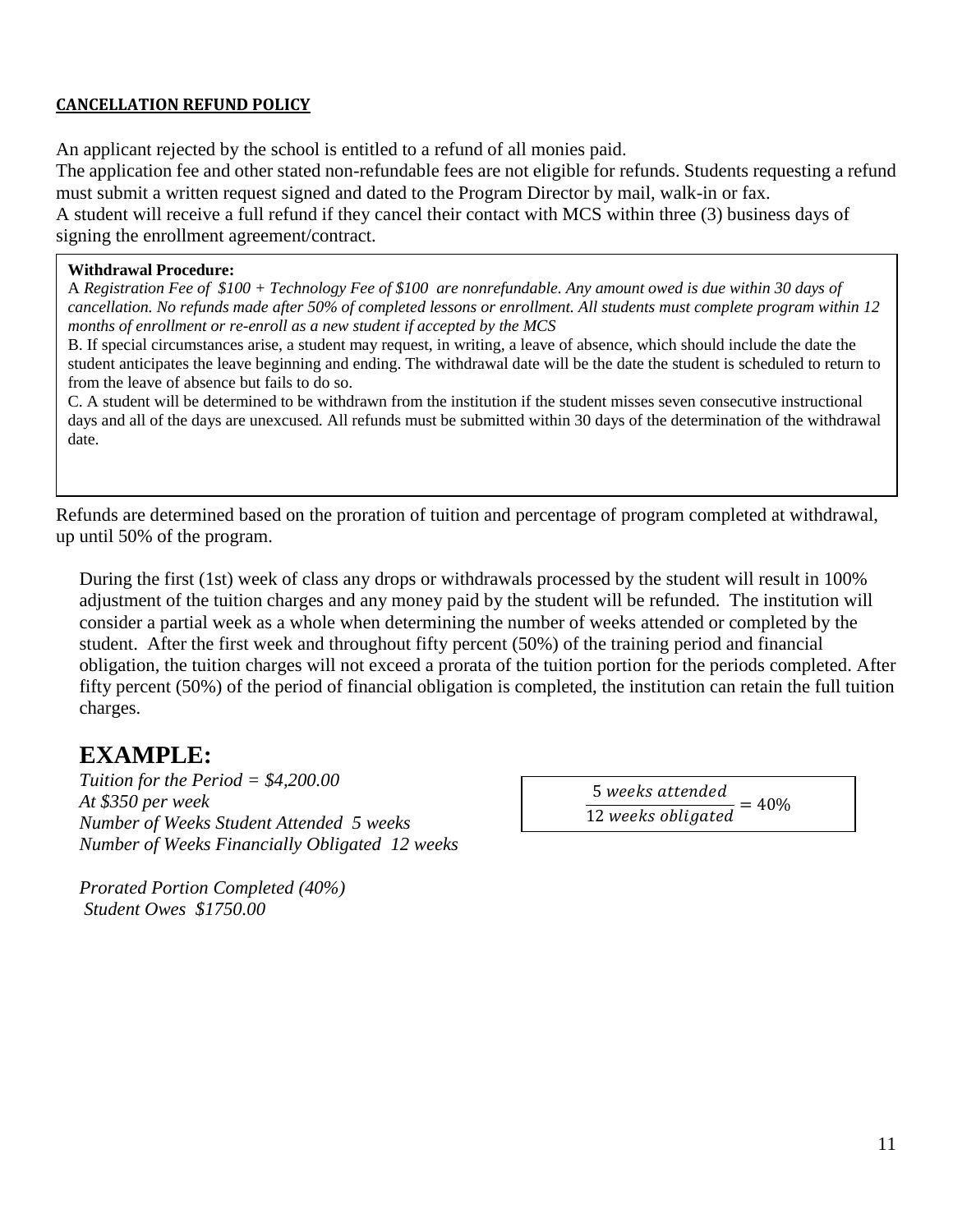#### **Externship Policy**

Upon successful completion of all coursework outlined in the Program Course Outline, a student will be eligible to be placed on his/her externship. Externships are designed to be instructional in nature by providing students with hands-on experience. Externships are a cooperative effort among the school, the students, and the externship facilities. Students do not replace existing clinical site personnel.

#### **Clinical Externship Assignment**

Students must be prepared to travel to their externship site assignments. The school will attempt to assign sites that are within a 60-mile radius of the School and that are convenient for the students; however, this may not always be possible. Based on clinical site availability, students may be required to complete their externships at more than one clinical site. Students who decline two sites may be required to withdraw from the program. In such an event, the School makes no assurances as to when or if other sites will be available.

Depending on the availability of externship sites there may be a period of up to 30 days between the scheduled end of the lecture and lab portion of the program and the date the students begin their externship program. This may extend a student's expected graduation date. In the event of a gap, students are expected to make use of labs and other MCS facilities a minimum of eight hours per week as scheduled.

Prior to beginning their externship assignments, students must have a current **CPR/First Aide certification, TB Screen, Drug Screen** and **Background Check** which must be valid for the length of the clinical rotation. Clinical sites may require additional medical information and/or inoculations for the student to begin their clinical program. The student is responsible for any costs associated with these additional requirements.

#### **Externship Attendance Requirements**

Students must attend externship accompanied by an approved instructor/supervisor from MCS. Students must attend his or her externship on the days and hours designated by the site. Days or times of externship may not be rearranged without permission from the Campus Director and the Externship Site Instructor/Supervisor. In the event that the student will be absent for externship, the student must call the externship site and MCS in advance. If the externship site or MCS determines a student unreliable for any reason, including absences, the student may be removed from the site and terminated from the program. In any case, if a student misses two or more consecutive days of externship, the student will be dismissed as failing from MCS.

Students are required to attend 100% of required externship hours. The School's vacation and holiday schedule do not apply to students on externship. It is the responsibility of the student to provide the school with a signed time sheet by the externship site instructor/supervisor documenting externship hours completed for the week no later than Monday of the following week. If a student has missed any externship time, arrangements for makeup time must be made with the externship site instructor/supervisor. Students will not be considered to have completed their externship until the site instructor/supervisor has certified all required attendance hours and the Director has made a favourable recommendation of completion.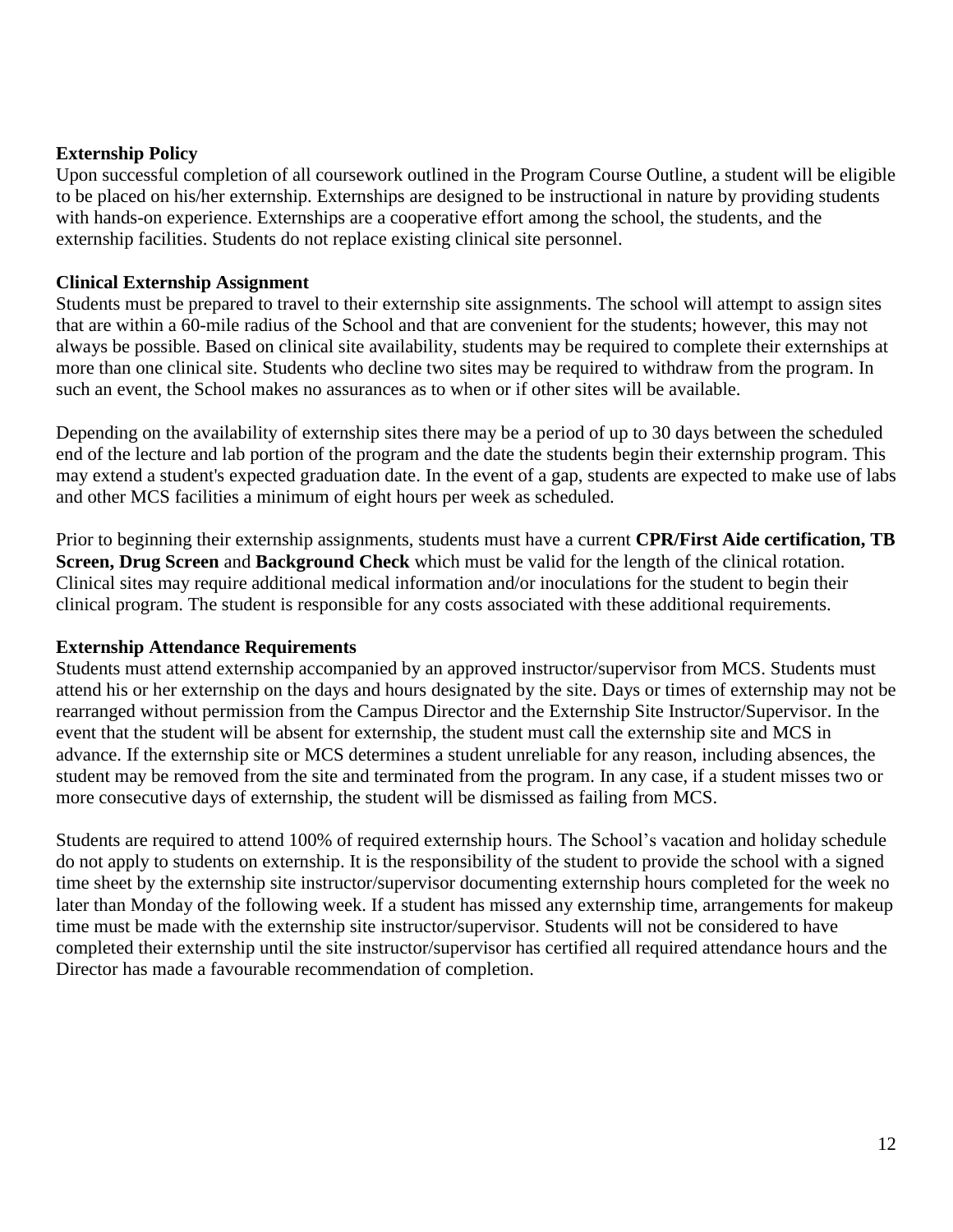#### **Code of Conduct**

The following Code of Conduct reflects the minimum requirements and, additional student policies will be given to students by an instructor in each section. All students are expected to follow all written and verbal student policies. 1. No food or drink is permitted in any area of the School except in designated break areas. Any student violating this policy/regulation will be cited for misconduct.

2. Smoking is not permitted in the School. Smoking of cigarettes if allowed in only designated smoking areas around the campus grounds. Students should take the necessary precautions to ensure that odor from smoke is not offensive to fellow students and staff.

3. Cell phones are not allowed to be on at any time during scheduled class hours or when a student is in the building on campus. Cell phones may be used outside during breaks. All Bluetooth or headphones/earphones must be removed during class and lab times.

4. The Staff at the front desk are not able take messages for students. In the case of an emergency, we will make every attempt to locate you in the building but will not confirm or negate a student's attendance or status at MCS. It is against Federal regulations to do so. Please inform family and friends of this policy.

5. Inappropriate language, profanity, yelling, physical fighting, gossiping, bullying another student or staff, verbal abuse and emotional outbursts will not be tolerated. Students are subject to a suspension and/or immediate termination should any of these occur. Physical altercation between students may result in immediate termination from the program. While an appeal process is in place, there is no guarantee students involved will be allowed to re-enter the program if terminated.

6. Firearms, knives or other weapons are forbidden from the premises.

7. No social visitors are allowed in the classroom.

#### **Behavioral Policies/Grievance Policies**

#### **Drug Policy**

MCS has a Drug-Free Environment Program. The purpose of this program, which includes drug testing, is to ensure that the school upholds exemplary standards. This letter is an official notice to new students and applicants that the following provisions are in force:

- A. Mandatory and voluntary testing is applicable and includes:
- 1) Applicant testing
- 2) Random testing of students
- B. Positive results verified by laboratory testing may only be disclosed to an employee, the management officials necessary to process an adverse action against the student, or to a court of law or administrative tribunal in connection with any adverse personnel action.
- (1) Applicants are advised that a refusal to take a drug test or a verified positive drug test will result in immediate termination.

(2) Employees found to use illegal drugs, or refuse to submit to a scheduled drug test, will be subject to the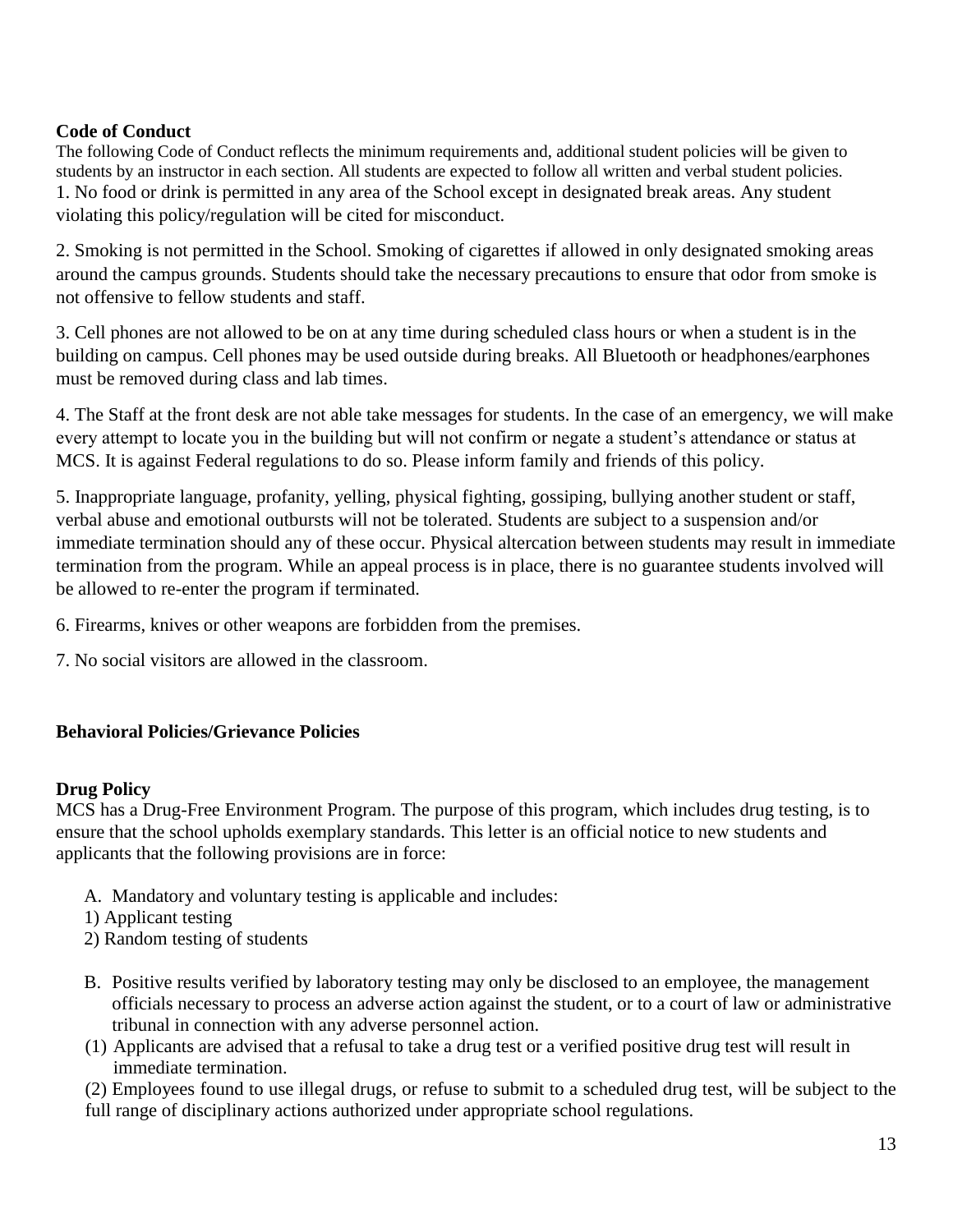#### **Alcohol and Drug Testing**

**Purpose:** MCS promotes a safe, healthy, and productive learning and working environment free from the influences of drugs and alcohol. MCS ensures the safety and welfare of ALL. This policy, while in place to ensure safety, does not preclude criminal action by means of other Institutional policies and/or State law.

Any student, faculty member, or other Institute staff may be required to submit to drug and/or alcohol testing based upon reasonable suspicion, including, but not limited to:

- Direct observation of drug or alcohol use or possession
- Physical symptoms related to the influence of drugs or alcohol
- Abnormal or erratic behavior that is disruptive or a risk to others
- Arrest or conviction of a drug or alcohol related offense on- or off-campus
- Documented information from a credible source submitting a complaint
- Evidence that a previous drug or alcohol test was tampered with
- Possession of drug paraphernalia.

A positive drug test may be appealed and repeated within three days of the original test. Any student who fails the alcohol or drug test will be subject to disciplinary action as designated and described in the Student Policies and Procedures Handbook. Refusal to consent to testing may result in compulsory expulsion for patient, faculty, and/or student safety. All testing and results are confidential except for use by the Professional and Ethical Standards Board in cases where it is required for long term monitoring by the State.

Self-identification as a substance abuser will result in the student being offered an approved treatment program. The cost of treatment is the responsibility of the student. Monitoring of successful completion will be the responsibility of the human resource department. The student treatment records will be held in confidence except where required by the State.

#### **Drug and Alcohol Abuse Prevention**

MCS prohibits the unlawful possession, use, or distribution of illicit drugs and alcohol by students and employees on the property or as part of any MCS sponsored activities. Information is distributed annually to students and faculty regarding the use of illicit drugs and the abuse of alcohol, including health risks and legal sanctions. Testing will be done by order of the Director. The use of alcohol or controlled substances will be reported to the local law enforcement MCS is a Drug Free Facility.

#### **Resolution and Grievance Procedures**

The Institution recognizes the need for students to voice grievances and to seek resolution to problems related to disagreements with faculty/administrators, or interpretations of Institutional policy. The Institution also recognizes the responsibility of the student to express his/her concerns in a professional and ethical manner. Concerns may involve course grades, promotion, behavioral issues, financial concerns or issues related to accreditation standards and procedures.

All grievance material will be maintained on file in the Director's office and the specific student/employee/faculty file as appropriate to the grievance.

Each step of the Resolution and Grievance Procedures generally take two weeks to complete, unless otherwise noted. Extensions or waivers to this timeframe may be granted on a case-by-case basis. Notice of a request for an extension from a student shall be submitted within ten calendar days prior to the deadline. Decisions about granting or denying the request for extension shall be communicated to the student via letter within two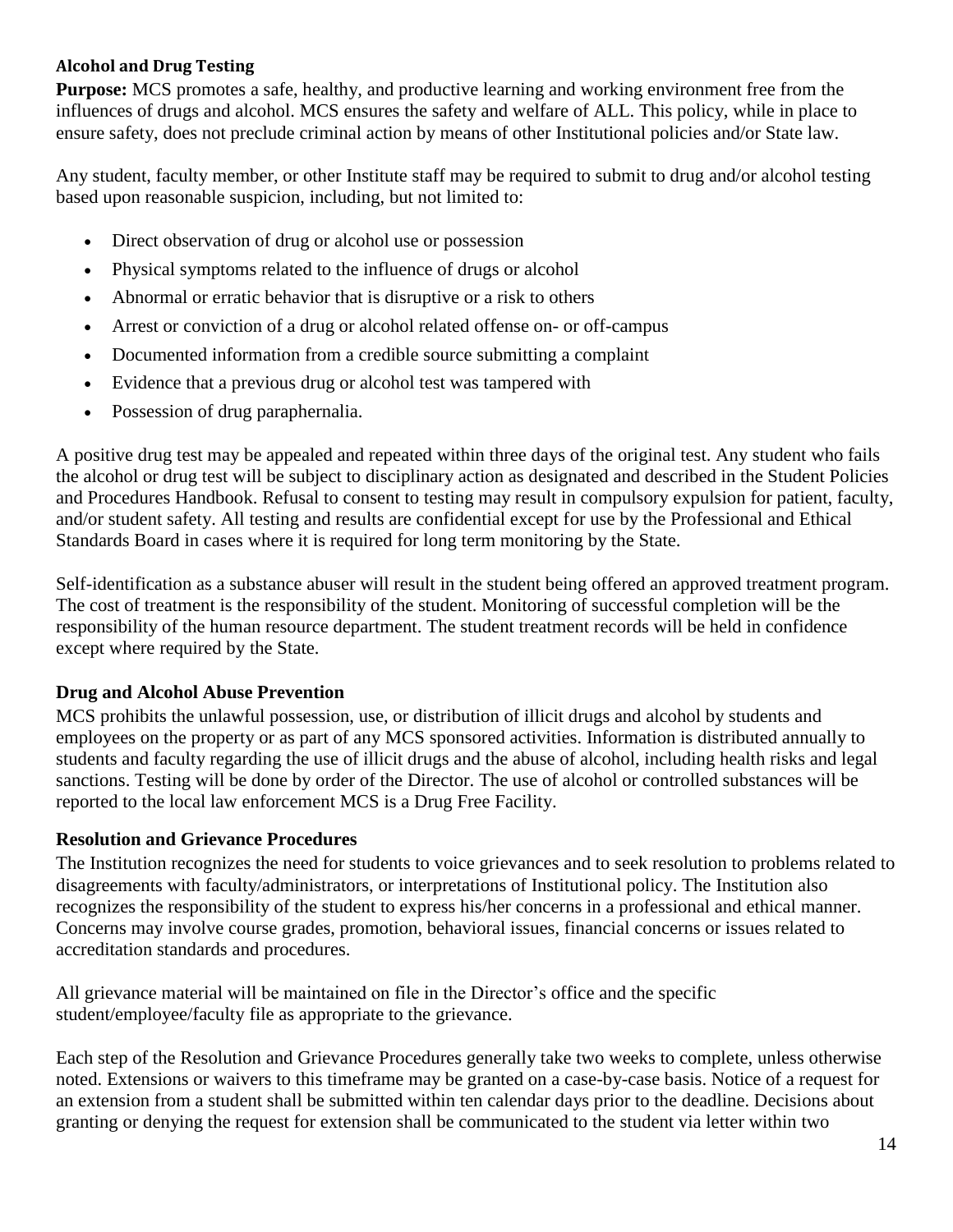business days of receipt of the request for the extension. Likewise, if the Institute needs to extend a deadline, the Director shall provide said notice ten days before the due date.

#### **Academic Resolutions and Appeals**

An individual concern that is academic in nature should be first discussed with the immediate instructor or preceptor and must be done in a professional manner. This concern generally includes those that arise from personal conflicts or actions taken against a student individually. For individual concerns, if resolution cannot be reached, the student may, within two weeks of the failed resolution, appeal, in writing to the Director of MCS. The administrative officer may refuse the meeting if the appeal has not been presented in writing, in advance to the meeting.

A concern over Institute **policies and procedures** should be addressed through the Director. If through the normal processes for an acceptable and reasonable request, a resolution cannot be reached, the director may, within two weeks of the failed resolution, appeal in **writing**. If resolution cannot be reached from this appeal, the instructor may, within two weeks of the failed resolution, appeal in **writing** to the Director whose decision will constitute the final resolution. The administrative officer may refuse the meeting if the appeal has not been presented in **writing, in advance** to the meeting.

A **complaint related to standards and procedures** should be brought to the director who will address the complaint. If through the normal processes for an acceptable and reasonable request, a resolution cannot be reached, the director may, within two weeks of the failed resolution, appeal in **writing to the Director**. If resolution cannot be reached from this appeal, the student may, within two weeks of the failed resolution, appeal in **writing** to the Director. The administrative officer may refuse the meeting if the appeal has not been presented in **writing, in advance** of the meeting.

If the student has followed the complete appeals process, support is received by the President, and the student believes that the complaint provides evidence that the Institute is not following standards he/she may consult with the **State of Georgia Non-Public Post Secondary Education Commission.** 

If the concern is financial or with other areas of the Institute, the student should follow the appropriate Chain of Command as defined by the Institute organizational chart.

**Reminder:** Course Assessment policies and test question challenges are not covered under student grievances.

### **Grievance Procedure for Harassment or Discrimination**

Students who feel they are being discriminated against on the basis of color, race, gender, religious affiliation, age, national origin, or handicap have the right to exercise the Grievance Procedure.

Students who are seeking assistance with a disability and do not believe they are being provided reasonable accommodations may also utilize the Grievance Procedure for resolution. However, in order to ensure disability accommodations are made, and in accordance with section: Assistance with Disabilities, students, who are seeking assistance with a disability, must first meet with the director. If the institute can provide reasonable accommodations which would allow student success in their program, the accommodation will be made. The accommodation takes in consideration the student meeting technical standards when accommodations are appropriate. This means that they do not require a significant change in the programs or functions of the institute.

**Retaliation against any individual who files a grievance or participates in the grievance process is prohibited.** In the event a student or anyone who participated in the grievance process believes they have been subjected to retaliation, the individual may use the Harassment Grievance procedures listed below.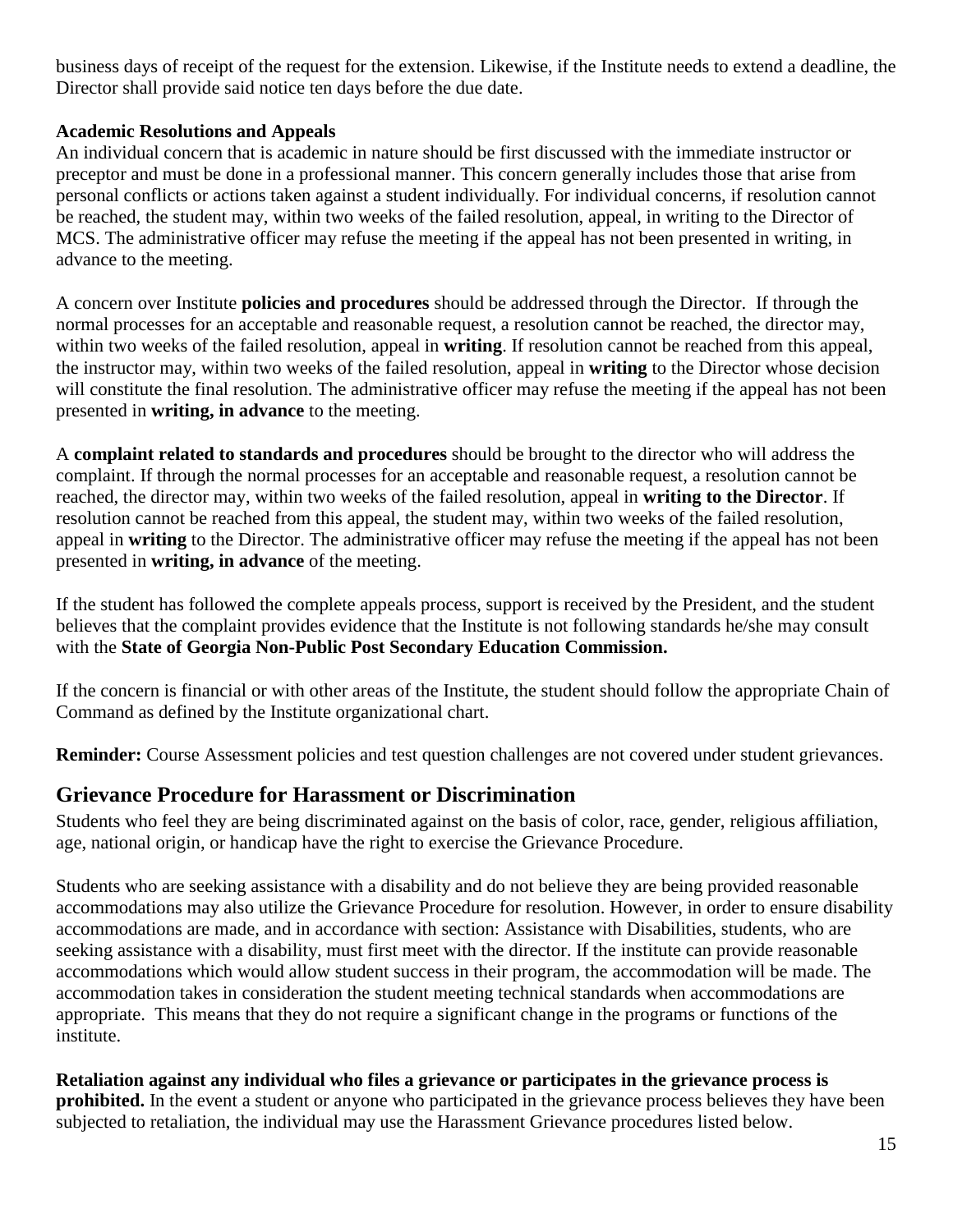#### **The Resolution Process**

Students who meet the technical standards and feel they are being discriminated against on the basis of color, race, gender, religious affiliation, age, national origin, or handicap shall first meet with the to explain their grievance. The student must schedule a meeting with the director within two weeks from the date of the action being grieved or the date the student should have known about the action to initiate this discussion. The grievance complaint must be made in writing and signed by the person filing. The director shall investigate the grievance within a one-week period. In the case that the discrimination is in any way threatening, the director shall investigate the complaint.

After the investigation period of one week, the student shall meet with the director to discuss a peaceful and prompt resolution. If the grievant agrees, this meeting may include the person against whom the grievance was filed and other individuals as necessary. This meeting shall be scheduled within 14 calendar days of the initial filing of the grievance.

A letter confirming the mutual decisions of the resolution shall be distributed within ten calendar days of the meeting to all persons and kept within the permanent student and/or employee files for possible future issues which may arise with the resolution.

The director shall keep a record of his investigation, including a report of his findings. All material shall be filed as previously stated in this procedure.

Students who feel their disability needs are not being met may also file a grievance. In this case the Director shall meet with the person filing the grievance. The director shall complete the investigation of the complaint within two-weeks. The director may request the verification of disability by a health professional which includes all suggestions for accommodations which was obtained by the student under the "Requesting Assistance Policy."

The Director shall take charge of the area where the accommodations need to be made to see if a peaceful and prompt resolution can be made. Where the peaceful and prompt resolution can be made, the director will verify that the accommodation has been made and follow with written verification to all parties within that two-week timeframe.

If the director determines there is insufficient evidence to support the allegations, he/she may close the grievance and notify the student within a two-week timeframe of his/her findings and the student's right to request a grievance hearing.

The Director shall keep a record of his/her investigation, including a report of his/her findings. All material shall be filed as previously stated in this procedure.

If the student feels he/she is being discriminated against or that their disability is not being adequately accommodated, and for whom a peaceful resolution has not been successful, he/she may request the director of the Institute to call a Grievance Hearing. The student has 30 calendar days after receiving notice of denial of the grievance to request such a hearing.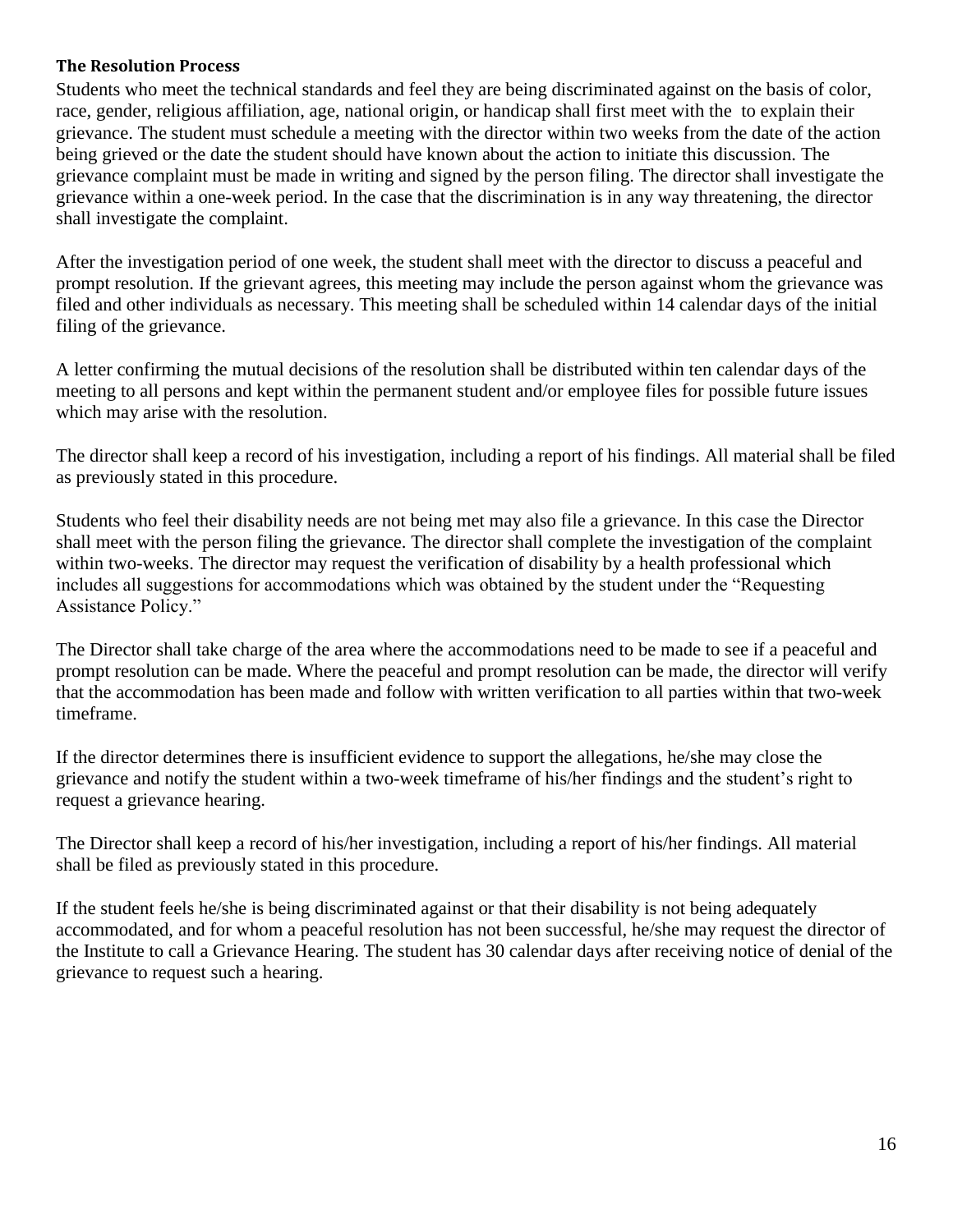## Student Grievances

#### **The formal complaint must be in writing, signed by the student, and include the following information**:

- 1. A clear and precise statement of the grievance;
- 2. State how the action is discriminatory or the decision unreasonable if it is a denial of a requested accommodation;
- 3. Name the respondent parties (the person(s) against whom the grievance is filed);
- 4. State how each respondent is responsible for the action or decision;
- 5. State the requested remedy; and
- 6. State whether a non-participating observer will be brought to the hearing.

This information must be sent by certified mail or delivered with signature of receipt to the Director.

#### **Upon receipt of the request for a Grievance Hearing the following processes shall be followed:**

The Director shall have seven calendar days to review the case to see if a peaceful and prompt resolution can be made between the parties. In cases where this cannot be accomplished, students with grievances or complaints against the Institute which have followed all steps for a resolution and a resolution has not been reached can contact:

**Georgia Nonpublic Postsecondary Education Commission** 2082 EAST EXCHANGE PLACE SUITE 220 TUCKER, GEORGIA 30084-5305 Phone: 770-414-3300 Fax: 770-414-3309 Web: [www.gnpec.org](http://www.gnpec.org/)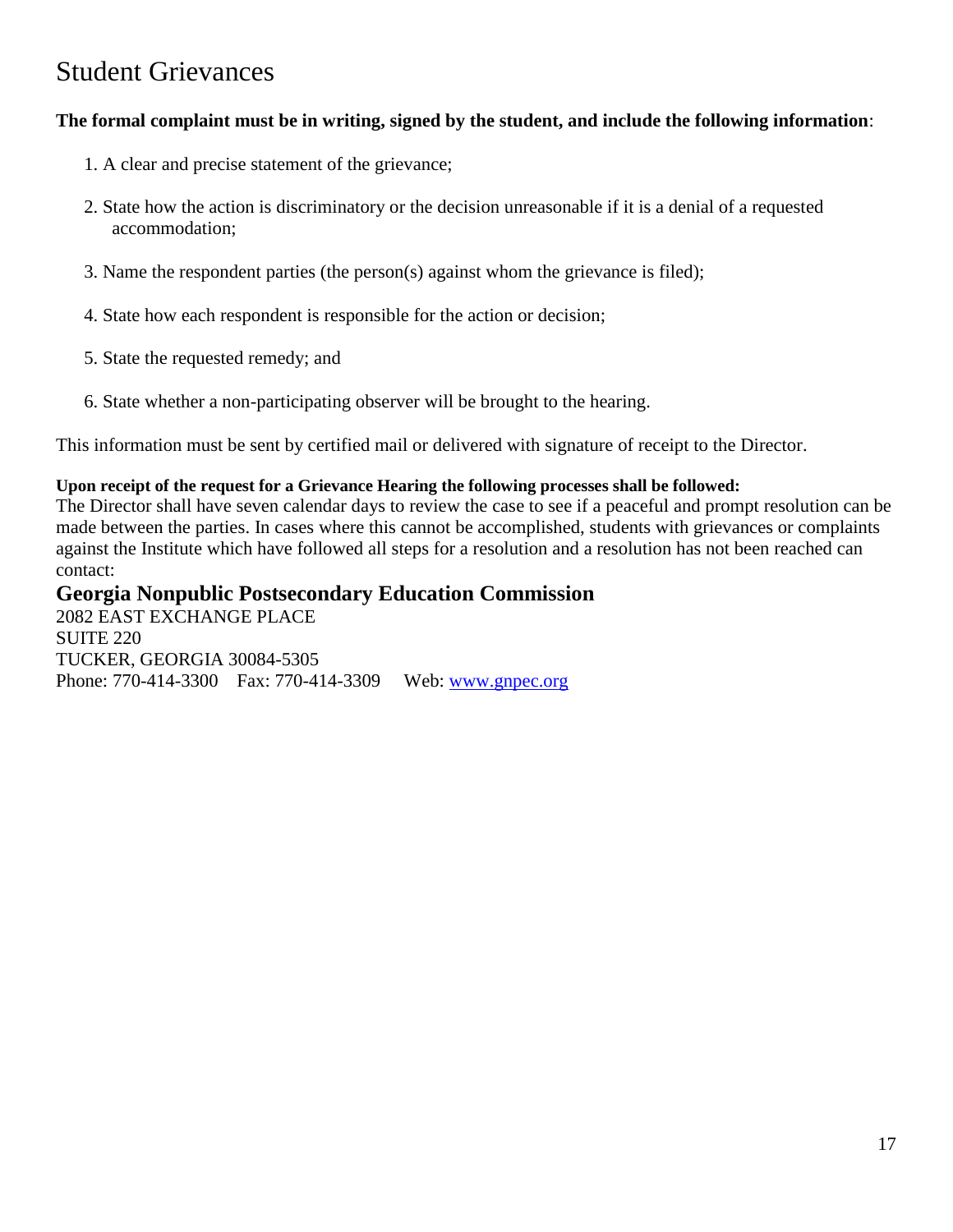#### **Honor Code of Professional and Ethical Behavior**

The Honor Code for students in the Institute is upheld by the student body. The Code embodies a spirit of mutual trust, intellectual honesty, and professionalism between the institute and the community. It is the highest expression of shared values among the community. The Code embodies the fundamental belief each student is worthy of trust and has the right to live in an academic environment that is free of injustice caused by dishonesty.

Students matriculating at the Institute are expected to conduct themselves in a professional and ethical manner befitting the honorable profession which they are entering. Students have an obligation upon entering to maintain the highest standards of integrity. Examples of academic and professional behavior which would be considered inappropriate, unprofessional, unethical, not in keeping with the standards expected of a student are included in the Student Policies and Procedure.

#### **Sexual Harassment**

Sexual harassment at the institution is unacceptable behavior and will not be tolerated. Sexual harassment includes sexual advances, requests for sexual favors, and other intimidating verbal or written communications or physical conduct of a sexual nature. Sexual conduct including, but not limited to, sexual conduct between a student and employee, a supervisor and employee, or between a faculty member and a student. This may also apply to situations between two students or among more students in which the harassment interferes with the student's/students' success.

#### **Notice of Nondiscrimination:**

The Institute recognizes, values, and affirms that diversity contributes richness to the Institute and enhances the quality of education. Students, faculty, staff, and administrators are valued for their diversity. The Institute is committed to providing an academic and employment environment in which students and employees are treated with courtesy, respect, and dignity. It is the policy of the institute that no student or employee shall be excluded from participating in, be denied the benefits of, or be subjected to discrimination in any program sponsored by the Institute.

The Institute's commitment to the principle of nondiscrimination includes and extends far beyond the federally protected classes of age, gender, race, color, national origin, religion or handicap. The Institute has a commitment to nondiscrimination against any individual or group of individuals. The Institute has a zero tolerance policy to hate crimes and other inappropriate behavior exhibited as an act of discrimination. This commitment extends to any individual or any group that may feel disadvantaged from a social perspective.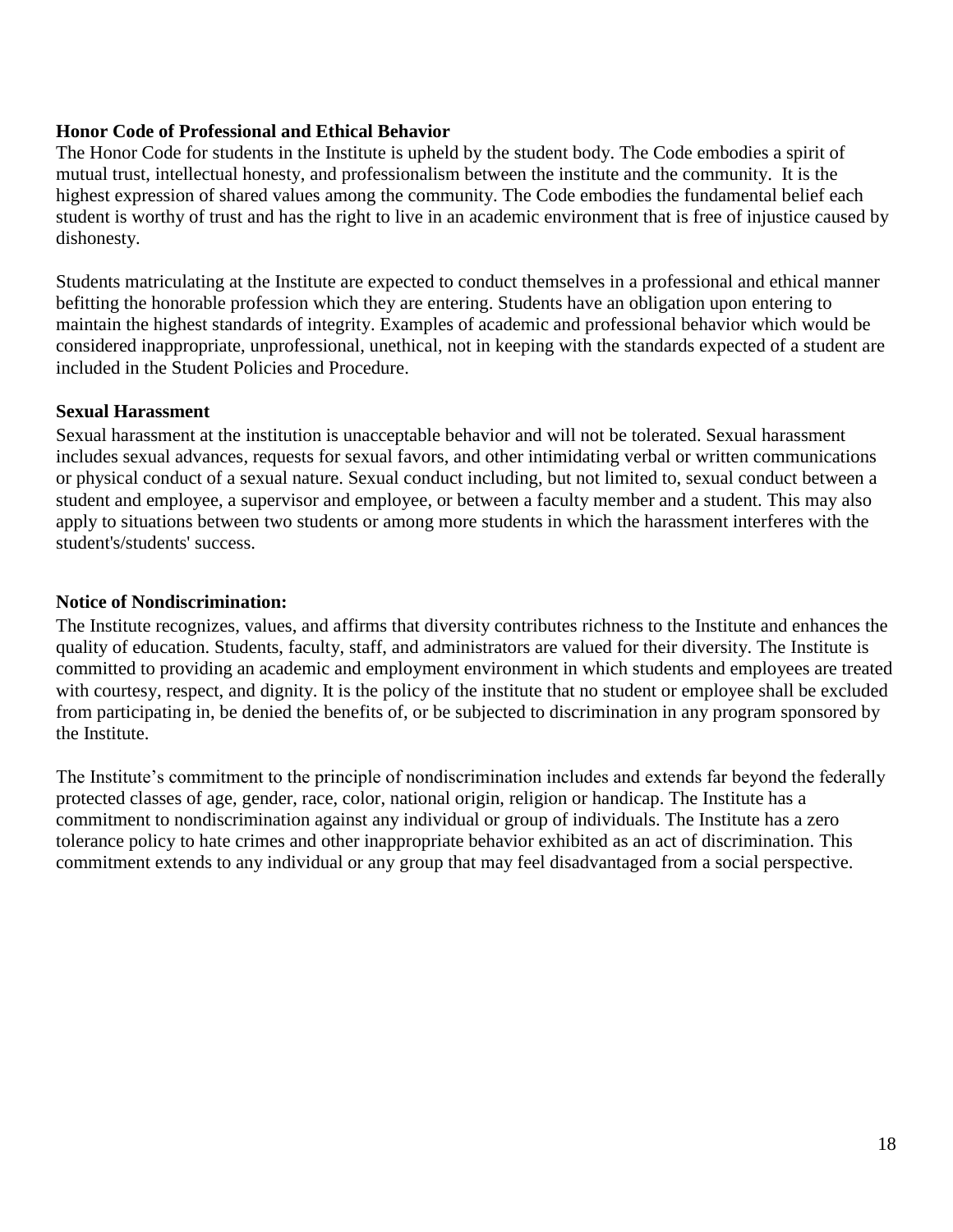

# **METROPOLITAN CAREER SCHOOL**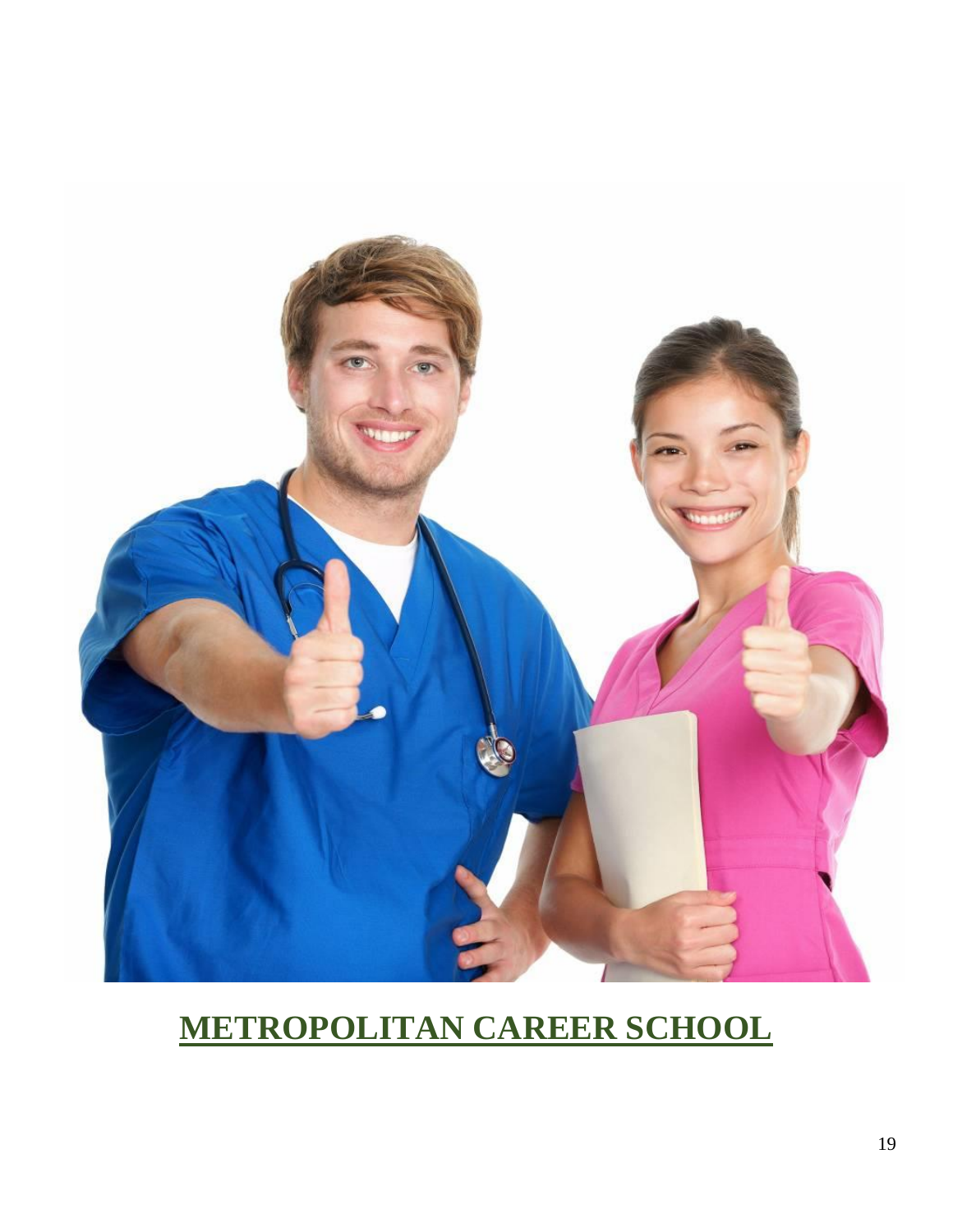### **Metropolitan Career School Programs**

#### **Medical Assisting Program**

#### **Certificate**

The Medical Assisting program is designed to provide students with the knowledge, technical skills, and work habits for entry-level positions as medical assistants. During the Medical Assistant program of study, students are taught to administer injections, venipuncture, take vital signs, assist with minor office procedures, perform (cardiopulmonary resuscitation (CPR) and medical coding /billing.

The length of the program is 24 weeks. Prior to graduation, students are required to complete 160 –hour externship at a local clinic, physical's office, hospital, or other allied health facility.

#### **Program Outcomes**

Upon successful completion of the course the student will be able to:

- Utilize appropriate written, verbal and non-verbal techniques with colleagues, patients and physicians.
- Utilize medical terminology and abbreviations common to medical assisting occupations.
- Demonstrate front office management, secretarial, financial accounting and receptionist procedures common to a medical office.
- Demonstrate tasks common to back office, patient preparation, laboratory procedures and assisting the physician.
- Demonstrate appropriate job search skills.

#### **Medical Assisting Curriculum**

#### **Module Name: Billing and Coding Module # MA 101**

**Duration**: 48 hrs-4 weeks

**Skill sets:** In this course, students are introduced to the basics of insurance billing and coding processing. Topics and procedures presented include types of medical insurance plans, patient information sheets, abstracting from medical records, professional services, CPT and ICD-9 and ICD-10 coding, claims forms, and methods for keeping up to date on changes. Students practice the clerical aspects of processing claims with Medicare, workers' compensation, Medicaid, group insurance, and private insurance. Students also develop their keyboarding skills in this course. Upon successful completion of the course, students should be able to distinguish between the three major classes of health insurance contracts and correct filing protocol for each with its corresponding diagnosis/procedural code.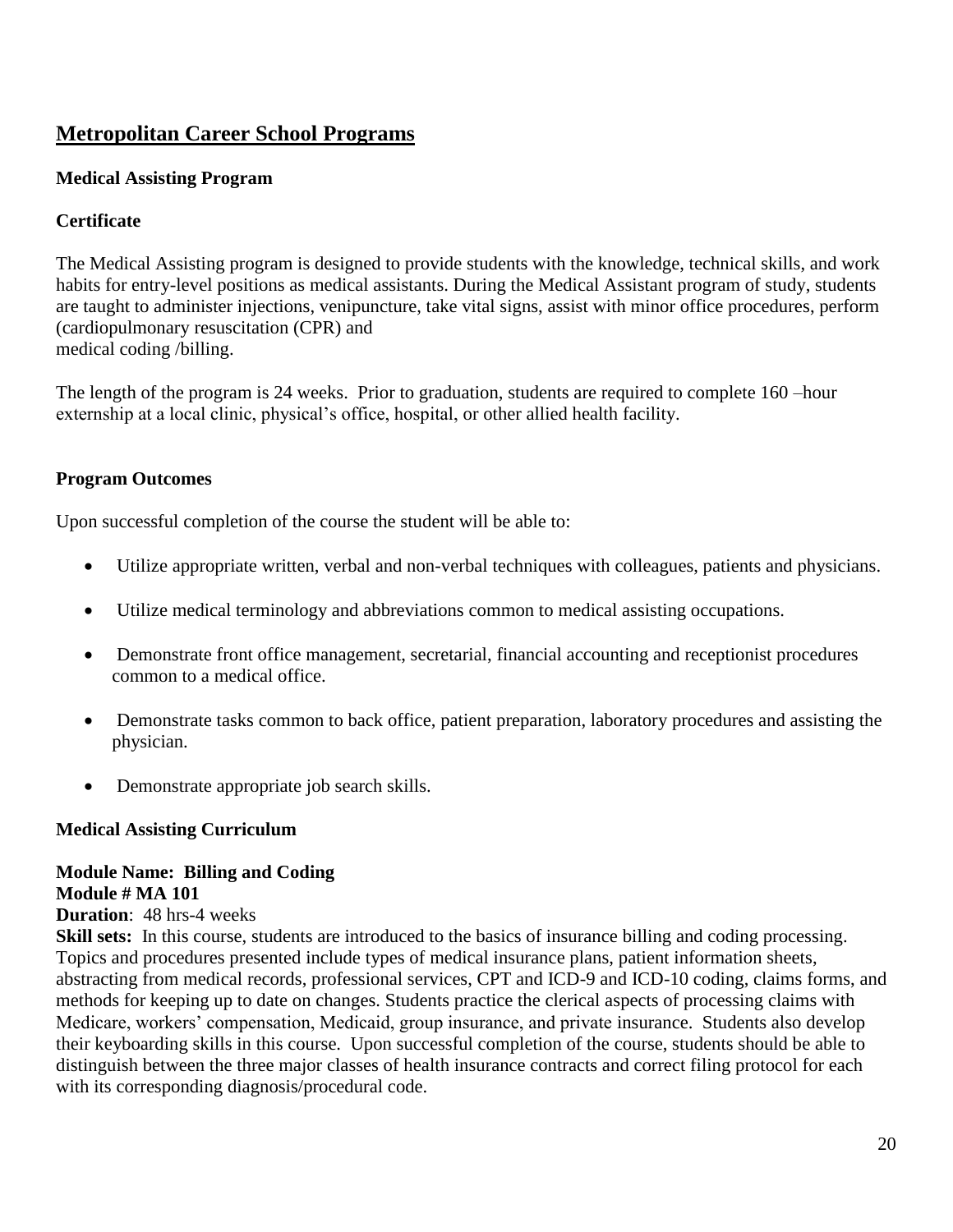#### **Module Name: Intro to Anatomy & Physiology Module # MA201**

#### **Duration**: 48 hrs- 4 weeks

**Skill sets**: This course provides an introduction to the structure and functions of the human body. Upon completion, the student will be able to identify the human body systems and explain their functions.

#### **Module Name: Medical Terminology**

#### **Module # MA202**

**Duration**: 48 hrs- 4weeks

**Skill sets**: This course teaches students the medical terminology with regard to body planes and directional terms commonly used in the medical office.

#### **Module Name: Patient Care Procedures**

#### **Module # MA102**

**Duration**: 48 hrs

**Skill sets**: This course teaches students the preparation and maintenance of exam rooms and the following: 1) The positioning of patients for an examination, adhering to Occupational Safety and Health Administration (OSHA) guidelines; taking vital signs and recording the findings. 2) The nervous, sensory, and digestive systems and their pathologies. 3) The performance of procedure relating to the systems and disorders of each will be discussed. 4) Charting will be demonstrated. 5) The delivering general good-health guidelines to patients. Upon successful completion of the course, students should be able to deliver effective patient care and identify and chart findings relating to the nervous, sensory, and digestive system.

#### **Module Name: Computer Basics Module # MA103**

**Duration**: 40 hrs

**Skill sets**: Introduction to keyboarding and knowledge of how to utilize the internet and computer programs in the medical field.

#### **Module Name: Professional Development Module # MA 104**

#### **Duration**: 32 hrs- 4 weeks

**Skill sets:** This course introduces students to the basic concepts of the skills and strategies of writing an effective resume, conducting a successful job search, and interviewing effectively. Topics presented in the course include employer expectations, workplace dynamics, job readiness, developing professional attitudes, allied health professions, and credentialing. Upon successful completion of the course, students should be able to identify career opportunities using source leads and provide a professionally prepared resume.

#### **Module Name: Specimen Collection/Phlebotomy Module #MA 105**

#### **Duration**: 48 hrs – 4 weeks

**Skill sets:** This course gives students the understanding of how the urinary system functions and how to perform urinalysis procedures, including a physical, chemical, and microscopic examination. Students will learn the procedures of hematology and phlebotomy. Topics presented include the collection of sputum, stool specimens and blood specimens.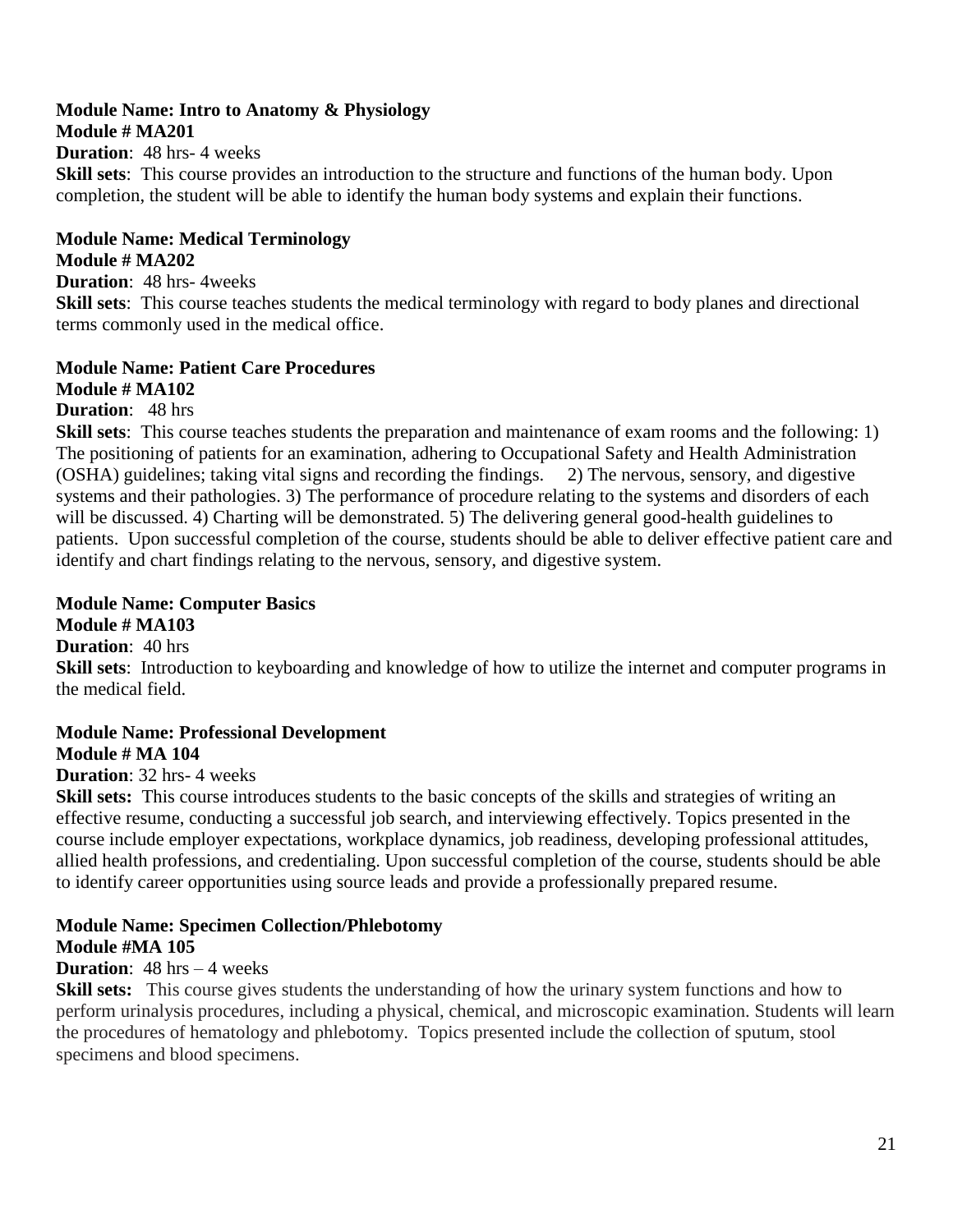#### **Module Name: Pharmacology Module # MA106**

#### **Duration**: 48 hrs- 4 weeks

**Skill sets**: In this course the student will be introduced to the field of pharmacology. Topics covered include the muscular system, various medication classifications, calculating medication Directores, injections, prescriptions, and patient education. Also presented are medical terminology, charting, vital signs, and OSHA regulations. Upon completion, the student will be able to calculate the correct Directore of medication per physician's orders and determine the correct route, administer medications, and write and call in prescriptions.

### **Module Name: Minor Medical Procedures**

#### **Module #MA 106**

#### **Duration**: 48 hrs- 4 weeks

**Skill sets**: In this course students will study minor office surgical techniques. The topics presented in this course include the following: minor medical procedures, sterilization and disease control, and diagnostic procedures. Upon completion of the course, students should be able to define the concept of aseptic technique, while handling instruments used in minor surgery.

#### **Module Name: Medical Law and Ethics Module # MA 107**

#### **Duration**: 24hrs-4 weeks

**Skill sets**: This course is designed to introduce the student to medical office procedures while ensuring the concepts of medical law and ethics. Topics of study will include medical specialties and providers, medical law and ethics, patient medical records, record management and maintenance, filing and charting. Upon completion of this course, the student will be able to compare AMA and AAMA code of ethics, discuss pros and cons of bioethical issues, and triage patients while ensuring the proper management of medical records.

#### **Module Name: Office Emergencies and CPR/ First Aid Module: #MA 108**

#### **Duration**: 48 hrs-4 weeks

**Skill sets**: This course will introduce students to the back office areas of office emergencies and cardiac care, as well as topics in anatomy and physiology. Topics presented in the course include EKG, CPR, basic first aid, cardiovascular system, respiratory system, medical terminology, vital signs, and blood pressure and OSHA regulations. Upon completion, the student will be able to sit for the American Heart Association Healthcare Provider CPR exam.

#### **Module Name: Externship Module # MA 110**

### **Duration**: 160 hrs

**Skill sets**: This course allows the student to gain invaluable training in their area of study. By shadowing and participating in all levels of training in a pre approved medically recognized environment. The student gains confidence and participates in an on-the- job experience.

#### **Assessment**

A student's final grade will be based on test scores, case studies, and additional work assignments. The final exam will count as 20% of the total grade, chapter tests 60%, and all other scores 20%.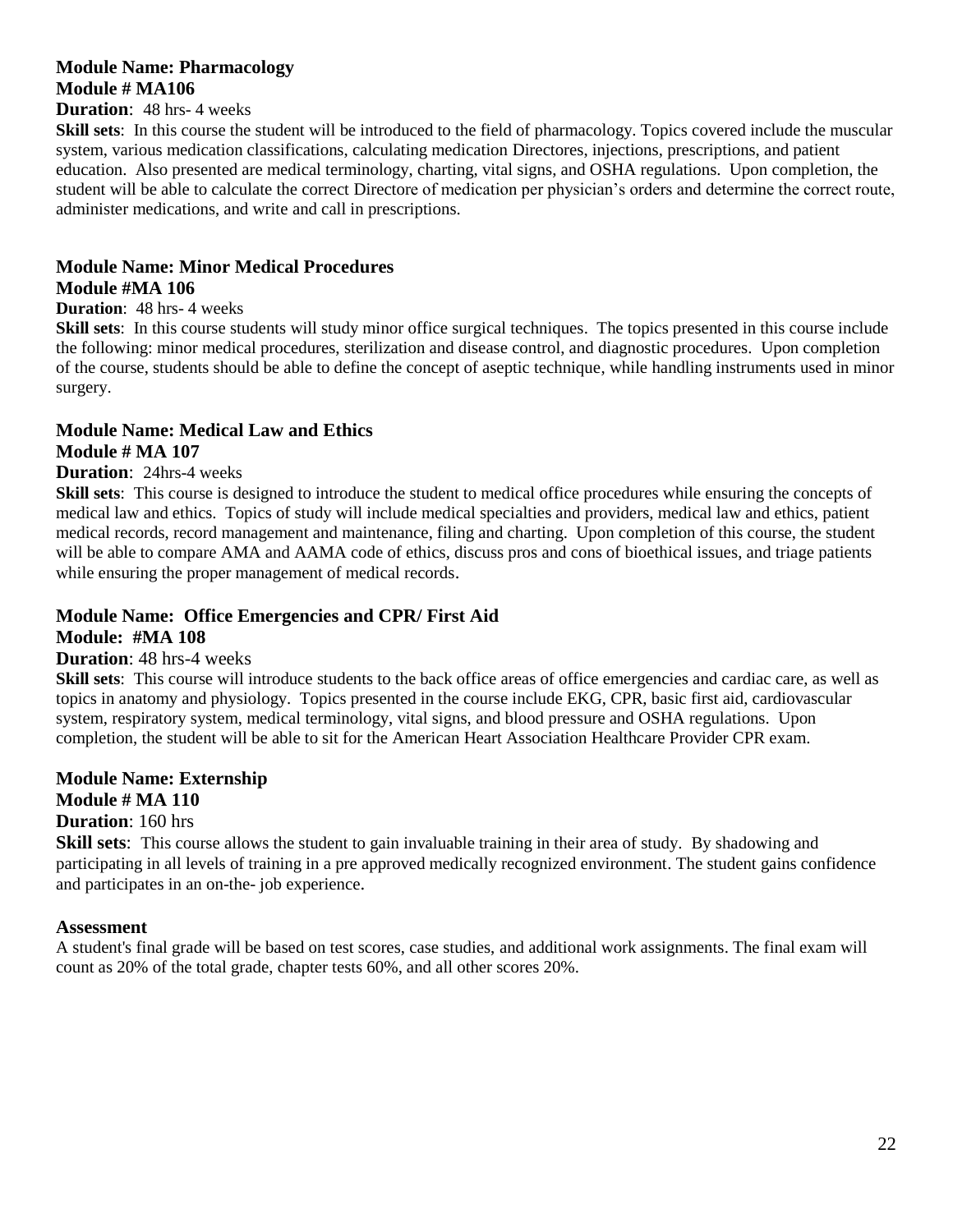#### **Electronic Health Record Specialist Program**

#### **Certificate**

This course will cover the usage and management of health information and the Electronic Health Record (EHR). This course will introduce the students to the use of health information and the electronic health record for any setting within the health care industry from acute, ambulatory, long term, home health, specialty, population health, and personal health, which compasses the continuum of care. This course will provide students with a practical understanding of what an electronic health record specialist is, and how important they are in the job market. This course will enable the students to assemble the patient's health record and ensure all information is complete, properly identified, and authenticated.

EHR Specialist's duties will vary with size and specialty of the facility in which they may work. Many can specialize in varying areas or one aspect of the EHR such as entry-level coders, coding within a hospital setting, abstractors and or coding specialist, Health Insurance Portability Accountability Act (HIPAA) compliance

Officers or HIM (Health Information Managers) and be over entire departments within larger health care organizations.

The length of the program is 12 weeks. Prior to graduation, students are required to complete a 100 –hour externship at a local clinic, physician's office, hospital, or other allied health facility.

### **Curriculum**

### **Outcomes**

The course will also introduce the best practices for transition from a paper based record to an EHR. It addresses the current Health Information technology standards as well as the rules and regulations that govern the EHR Software.

#### **Upon completion of this course, students will be able to:**

- Describe the functions of electronic health records and explain the advantages they offer physicians and patients versus paper-based records.
- Recognize and discuss best practices for transition from a paper based record to an EHR.
- Create a workflow to demonstrate how electronic health records are used in physician practices and other outpatient settings.
- Create a workflow to demonstrate how electronic health records are used in hospitals.
- Identify and describe the functions of a Regional Health Information Organization (RHIO) and explain how the RHIO is dependent on the EHR.
- Identify and describe the functions of a Personal Health Record (PHR) and explain how the PHR is dependent on the EHR.
- Explain the importance of and define the clinical standards as well as the HIPAA standards in the development of interoperable electronic EHR.
- List the challenges the EHR information poses to the privacy and security of patients' health information.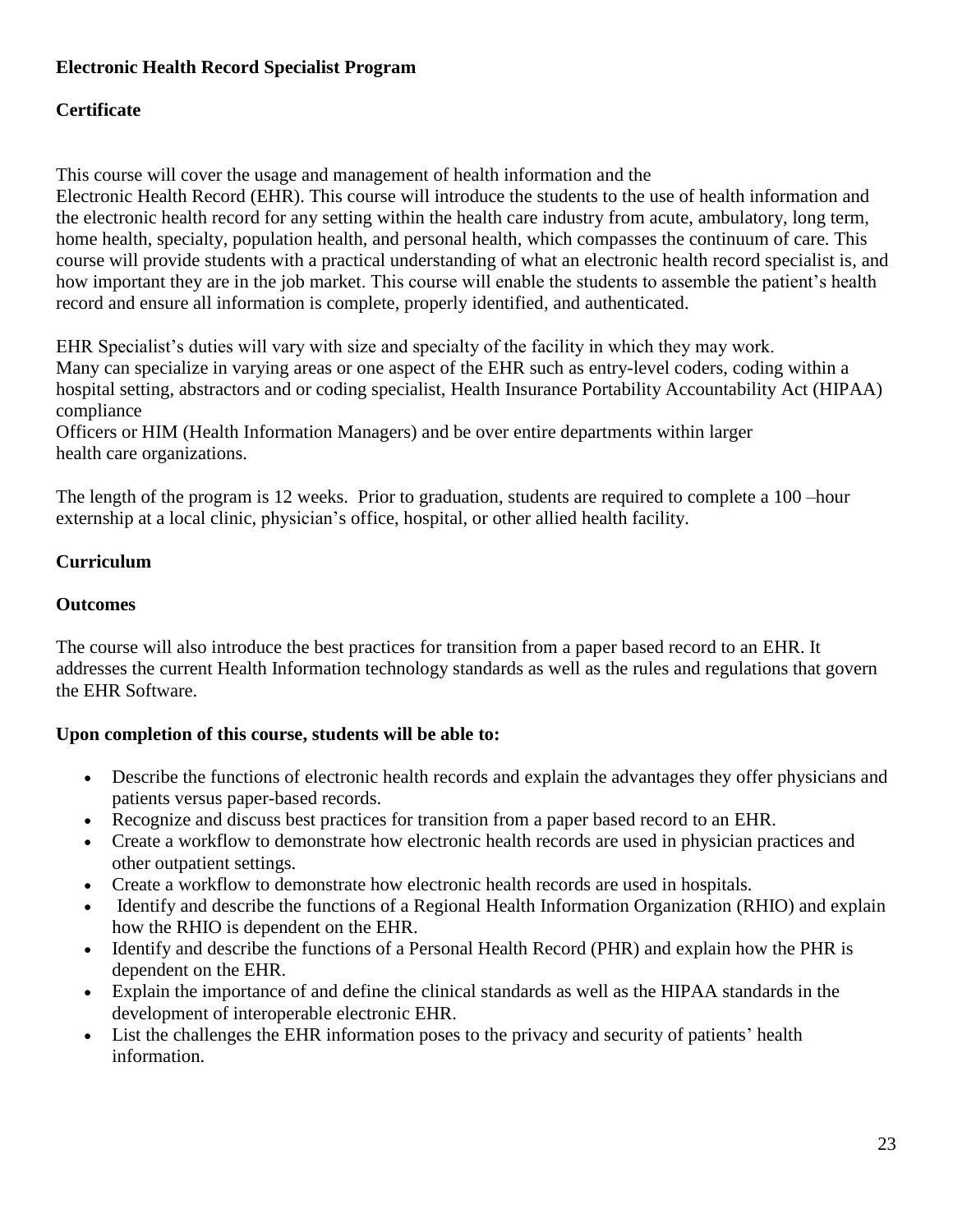#### **Assessment**

A student's final grade will be based on test scores, case studies, and additional work assignments. The final exam will count as 20% of the total grade, chapter tests 60%, and all other scores 20%.

#### **ERHS Curriculum**

#### **Module Name: Medical Terminology Module # MT 202 Duration: 48 hrs**

**Skill Sets:** This course teaches students the medical terminology with regard to body planes and directional terms commonly used in the medical office

**Module Name: Medical Law and Ethics Module # ML 107 Duration**: 24 hrs

**Skill Sets**: This course is designed to introduce the student to medical office procedures while ensuring the concepts of medical law and ethics. Topics of study will include medical specialties and providers, medical law and ethics, patient medical records, record management and maintenance, filing and charting. Upon completion of this course, the student will be able to compare American Medical Association (AMA) and American Association of Medical Assistants (AAMA) code of ethics, discuss pros and cons of bioethical issues and triage patients while ensuring the proper management of medical records.

**Module Name: Basic Computers Module # E401 Duration**: 33 hrs **Skill Sets:** In this course, students are introduced to computer basics. The laboratory assignments are designed to familiarize the student with using a personal computer. The student will have experience using an operating system, e-mail, the Internet, and Microsoft Word programs.

This computer literacy course provides a basic introduction to the principles of computers and information processing. Upon successful completion of this course, the student will gain an understanding of hardware and software concepts and how they are used in information systems.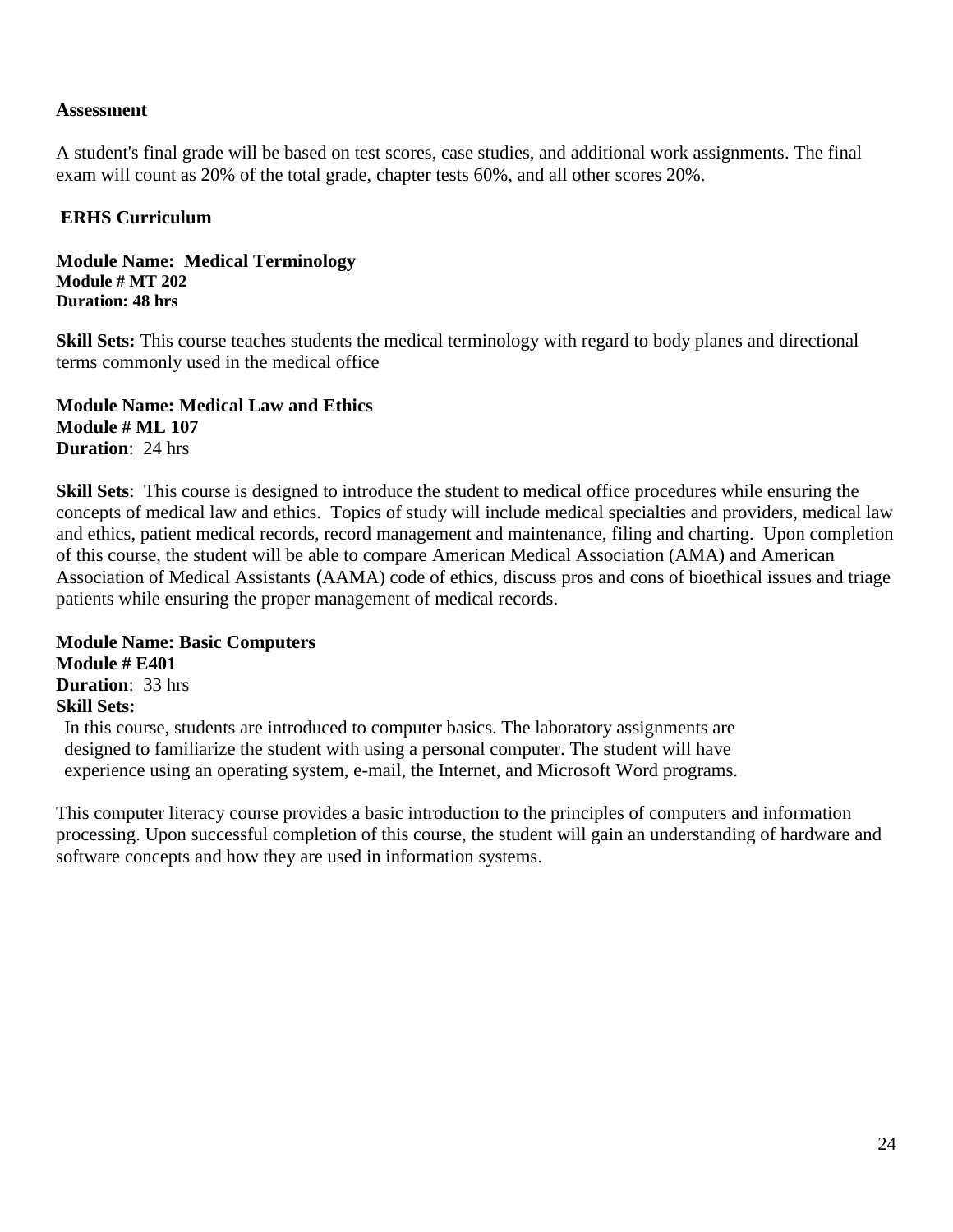### **Module Name: Billing and Coding Module # MA 101**

#### **Duration**: 48 hrs-4 weeks

**Skill sets:** In this course, students are introduced to basic insurance billing and coding processing. Topics and procedures presented include: types of medical insurance plans, patient information sheets, abstracting from medical records, professional services, CPT and ICD-9 and ICD-10 coding, claims forms, and methods for keeping up to date on changes. Students practice the clerical aspects of processing claims with Medicare, workers' compensation, Medicaid, group insurance, and private insurance. Students also develop their keyboarding skills in this course. Upon successful completion of the course, students should be able to distinguish between the three major classes of health insurance contracts and correct filing protocol for each with its corresponding diagnosis/procedural code.

#### **Module Name: Electronic Health Record Specialist Module # EHR 105**

#### **Duration**: 48 hrs

**Skill Sets**: This course will cover the usage and management of health information and the EHR This course will introduce the students to the use of health information and the electronic health record for any setting within the health care industry from acute, ambulatory, long term, home health, specialty, population health, and personal health that encompass the continuum of care.

### **Module Name: Professional Development**

**Module # MA 104**

#### **Duration**: 32 hrs- 4 weeks

**Skill sets:** This course introduces students to the basic concepts of the skills and strategies of writing an effective resume, conducting a successful job search, and interviewing effectively. Topics presented in the course include employer expectations, workplace dynamics, job readiness, and developing professional attitudes. Upon successful completion of the course, students should be able to identify career opportunities using source leads and provide a professionally prepared resume.

#### **Module Name: Externship Module # Ext 110 Duration:** 100hrs

**Skill sets:** This course allows the student to gain invaluable training in their area of study. By shadowing and participating in all levels of training in a pre approved medically recognized environment. The student gains confidence and participates in an on-the- job experience. All learning materials are provided, and the school will assist in the procurement of an externship.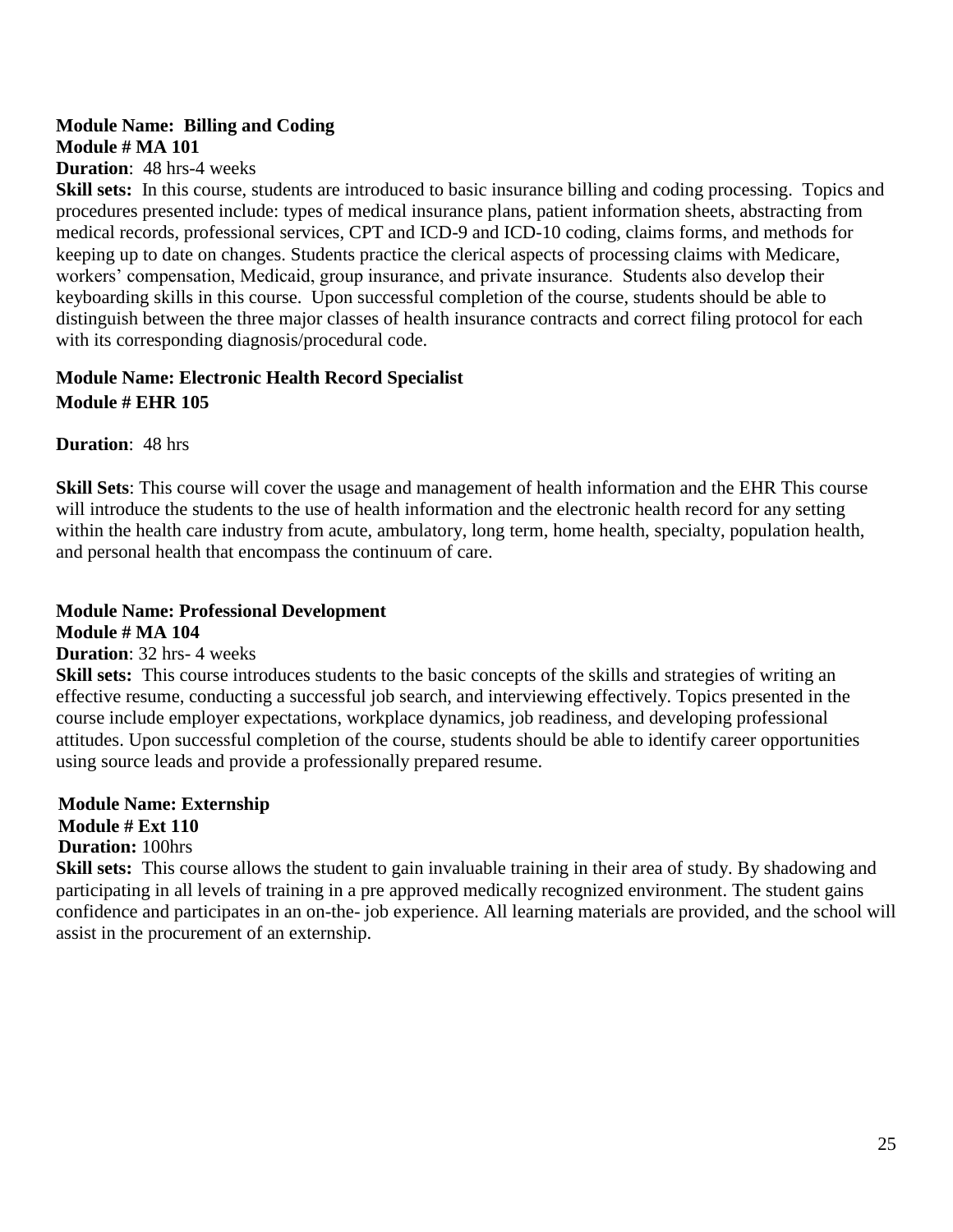### **Patient Care Technician Program**

#### **Certificate**

The Patient Care Technician program is designed to provide students with the knowledge, technical skills, and work habits for entry-level positions as Patient Care Technician. During the Patient Care Technician program of study, students are taught to perform, venipunctures, take vital signs, and electrocardiogram (EKG).

The length of the program is 12 weeks. Prior to graduation, students are required to complete 60 –hour externship at a local clinic, physician's office, hospital, or other allied health facility.

**Prerequisite** Certified Nurse Assistant and CPR card are required for admission into the PCT program

#### **Program Outcomes**

- Upon successful completion of the course the student will be able to:
- Utilize appropriate written, verbal and non-verbal techniques with colleagues, patients and physicians.
- Utilize medical terminology and abbreviations common to medical assisting occupations.
- Describe the legal, ethical and confidentiality responsibilities of a patient care technician
- Demonstrate tasks common to back office, patient preparation, laboratory procedures and assisting the physician.
- Perform venipunctures and EKG's

#### **PCT Curriculum**

### **Module Name: Specimen Collect Phlebotomy Module # PS 105**

**Duration: 48** hrs

**Skill Sets:** This course gives students the understanding of how the urinary system functions and how to perform urinalysis procedures, including a physical, chemical, and microscopic examination. Students will learn the procedures of hematology and phlebotomy.

Topics presented include the collection of sputum, stool specimens and blood specimens. Upon successful completion of the course, students should be able to prepare a patient for examinations or procedures during specimen collection/blood. The training provides proper procedures in maintaining a medical examination room medical asepsis and observing OSHA guidelines.

#### **Module Name: ECG Basics Module # PT 108 Duration:** 48 hrs

**Skill sets:** This course will introduce students to the back office areas of office emergencies and cardiac care, as well as topics in anatomy and physiology. Topics presented in the course include EKG, CPR, basic first aid, cardiovascular system, respiratory system, medical terminology, vital signs, and blood pressure and OSHA regulations. Upon completion the student will be able to sit for the American Heart Association Healthcare Provider CPR exam.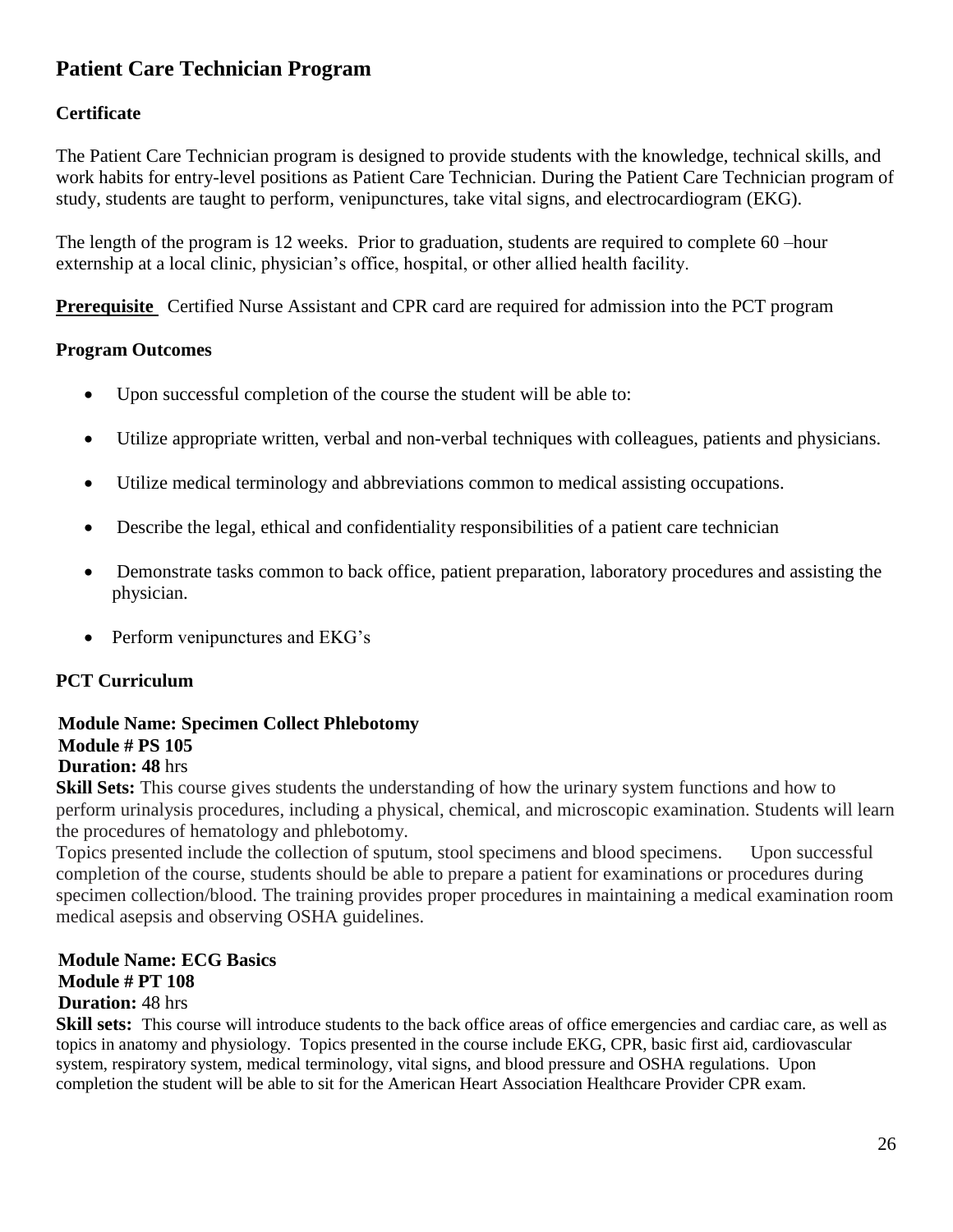#### **Module Name: Anatomy & Physiology Module # AP 201 Duration:** 48 hrs

**Skill sets:** This course provides an introduction to the structure and functions of the human body to body system. Upon completion the student will be able indentify the human systems and explain their functions

#### **Module Name: Medical Law and Ethics Module # ML 107**

**Duration:** 24 hrs

**Skill sets:** This course is designed to introduce the student to medical office procedures while ensuring the concepts of medical law and ethics. Topics of study will include medical specialties and providers, medical law and ethics, patient medical records, record management and maintenance, filing and charting. Upon completion of this course, the student will be able to compare AMA and AAMA code of ethics, discuss pros and cons of bioethical issues and triage patients while ensuring the proper management of medical records.

### **Module Name: Patient Care Procedures**

**Module # MA102**

#### **Duration**: 40 hrs

**Skill sets**: This course teaches students the preparation and maintenance of exam rooms and the following: The positioning of patients for an examination, adhering to Occupational Safety and Health Administration (OSHA) guidelines; taking vital signs and recording the findings. Charting will be demonstrated. The delivering general goodhealth guidelines to patients. Upon successful completion of the course, students should be able to deliver effective patient care and identify and chart findings relating to the nervous, sensory, and digestive system.

#### **Module Name: Professional Development Module # MA 104**

#### **Duration**: 32 hrs- 4 weeks

**Skill sets:** This course introduces students to the basic concepts of the skills and strategies of writing an effective resume, conducting a successful job search, and interviewing effectively. Topics presented in the course include employer expectations, workplace dynamics, job readiness, developing professional attitudes, allied health professions, and credentialing. Upon successful completion of the course, students should be able to identify career opportunities using source leads and provide a professionally prepared resume.

### **Module Name: Externship Module # Ext 110**

#### **Duration:** 60hrs

**Skill sets:** This course allows the student to gain invaluable training in their area of study. By shadowing and participating in all levels of training in a pre approved medically recognized environment. The student gains confidence and participates in an on-the- job experience.

#### **300 Hours Total**

NOTE: Students must fully complete a Nurse Aide Course with certification before entering this program.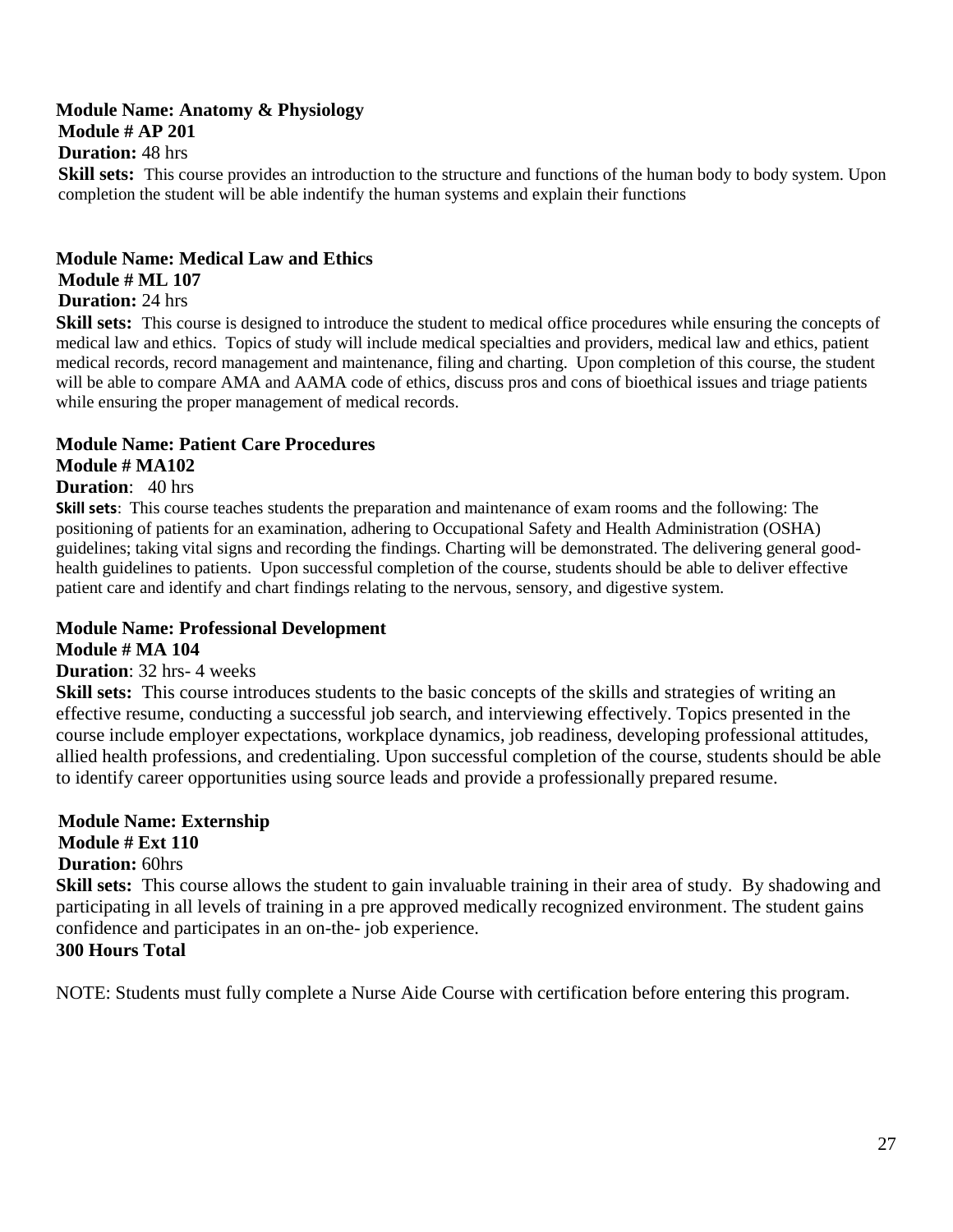### **Financial Services**

#### PAYMENT PLANS

Metropolitan Career School provides payment plans to students. Generally a down payment is required and low monthly payments are available depending on the amount financed, WIA funding through the Department of Labor, Funding through the Department of Rehabilitation Services Department and AIG Financing Company.

#### Tuition and Fees

| Program                                       | Tuition | National<br>Exam Fees | <b>Books</b> | Technology<br>Fee | <b>CPR/First</b><br>Aide Fee | Uniform<br>Fee | Graduation<br>Fee | Drug Screen<br>&<br>Background<br><b>Check Fee</b> |
|-----------------------------------------------|---------|-----------------------|--------------|-------------------|------------------------------|----------------|-------------------|----------------------------------------------------|
| Medical<br>Assistant                          | 4500.00 | 170.00                | 160.00       | 100.00            | 130.00                       | 120.00         | 140.00            | 90.00                                              |
| Electronic<br>Health<br>Records<br>Specialist | 1400.00 | 170.00                | 160.00       | 100.00            | 130.00                       | 120.00         | 140.00            | 90.00                                              |
| <b>Patient Care</b><br>Technician             | 3200.00 | 170.00                | 160.00       | 100.00            | 130.00                       | 120.00         | 140.00            | 90.00                                              |
| Nurse Aide                                    | 950.00  | 170.00                | 160.00       | 100.00            | 130.00                       | 120.00         | 140.00            | 90.00                                              |

\*\*\*Non-refundable Application fee \$100.00\*\*\*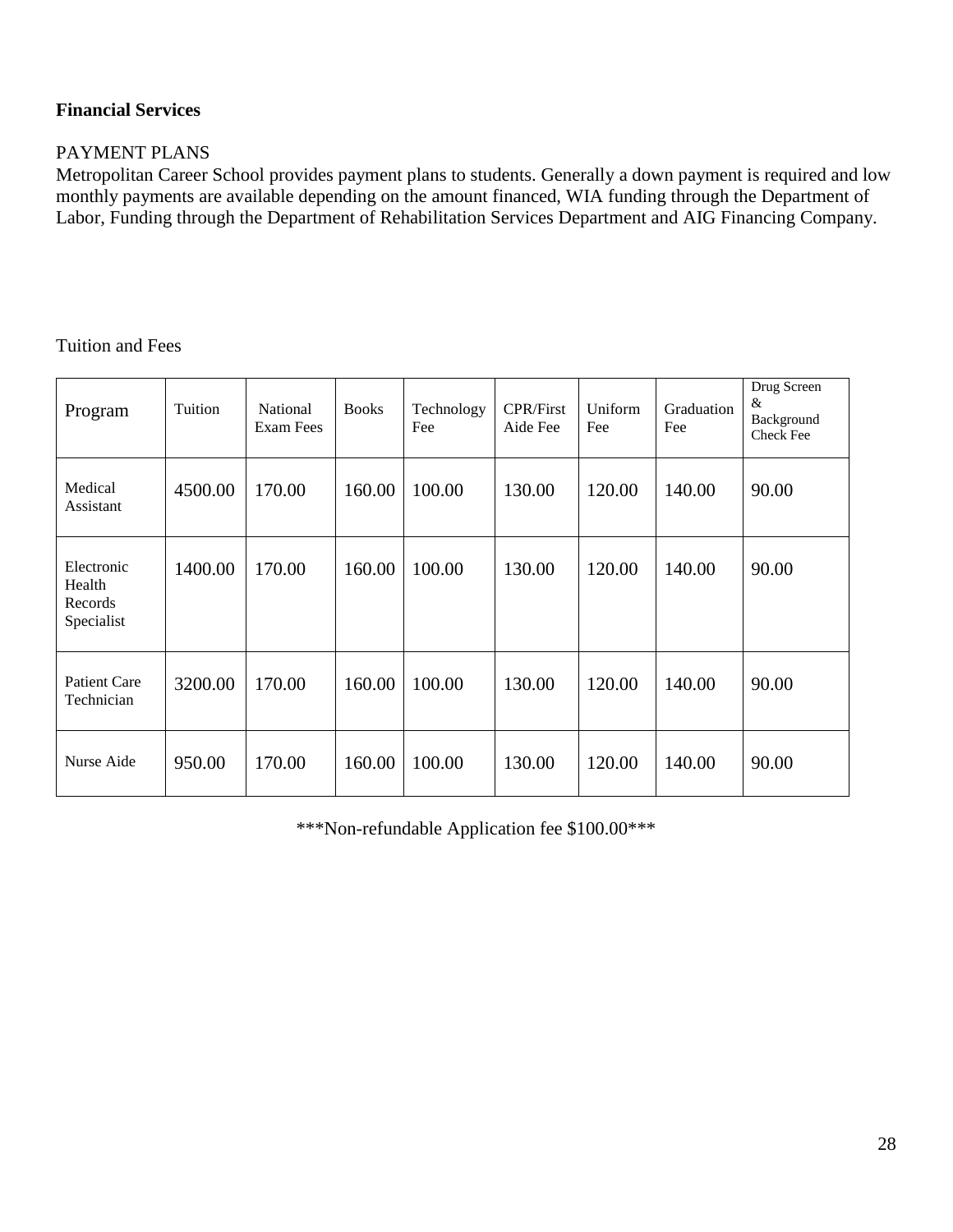#### **Schedule of Classes and Closed Holidays**

Metropolitan Career School has frequent monthly intakes. For information on the next start date for your program of interest, please call: 404-684-0111

Metropolitan Career School operates 12 months of the year. The admissions office and the instructors are available Monday through Friday from 9:00 a.m. to 3:00 p.m. E.T.

The school is closed for 8 holidays during the year. The holidays usually include:

New Year's Day, Memorial Day, Independence Day, Labor Day, Thanksgiving Day, the day after Thanksgiving, Christmas Eve, and Christmas Day. The other days may vary. The school's phones will have a "closed" message on these holidays.

#### **Equal Employment Opportunity Statement**

Metropolitan Career School and its subsidiary companies are equal employment opportunity employers. The Company recruits, hires, trains, and promotes for all positions without regard to race, color, religion, sex, age, national origin, disability, veteran status or any other category protected by federal, state or local law. It is the objective of the Company to provide equal opportunity for employment.

The Company is committed to the principles of tolerance and respect, fair treatment, equal access and consideration, and recognition for contributions. All management personnel are accountable and share in the responsibility for adherence to the policy.

Metropolitan Career School is guided by the principle of equal opportunity and respect for others. The Company philosophy is based on the recognition of and value for the unique attribute brought to the Company by each person. By keeping with these principles the Company will successfully meet its corporate goals.

#### **Office of Diversity**

A core belief at MCS is that diversity underpins good business practices. MCS's diversity initiatives integrate with human resource initiatives to achieve business success. MCS is fortunate to have a level of diversity within its family that sets it apart from other institutions, and has set in motion a number of initiatives to ensure that the goals and purposes of the Diversity Mission Statement are achieved.

The Metropolitan Career School is committed to ensuring an inclusive environment and will continue to explore diversity initiatives that will create greater value for the organization and our community.